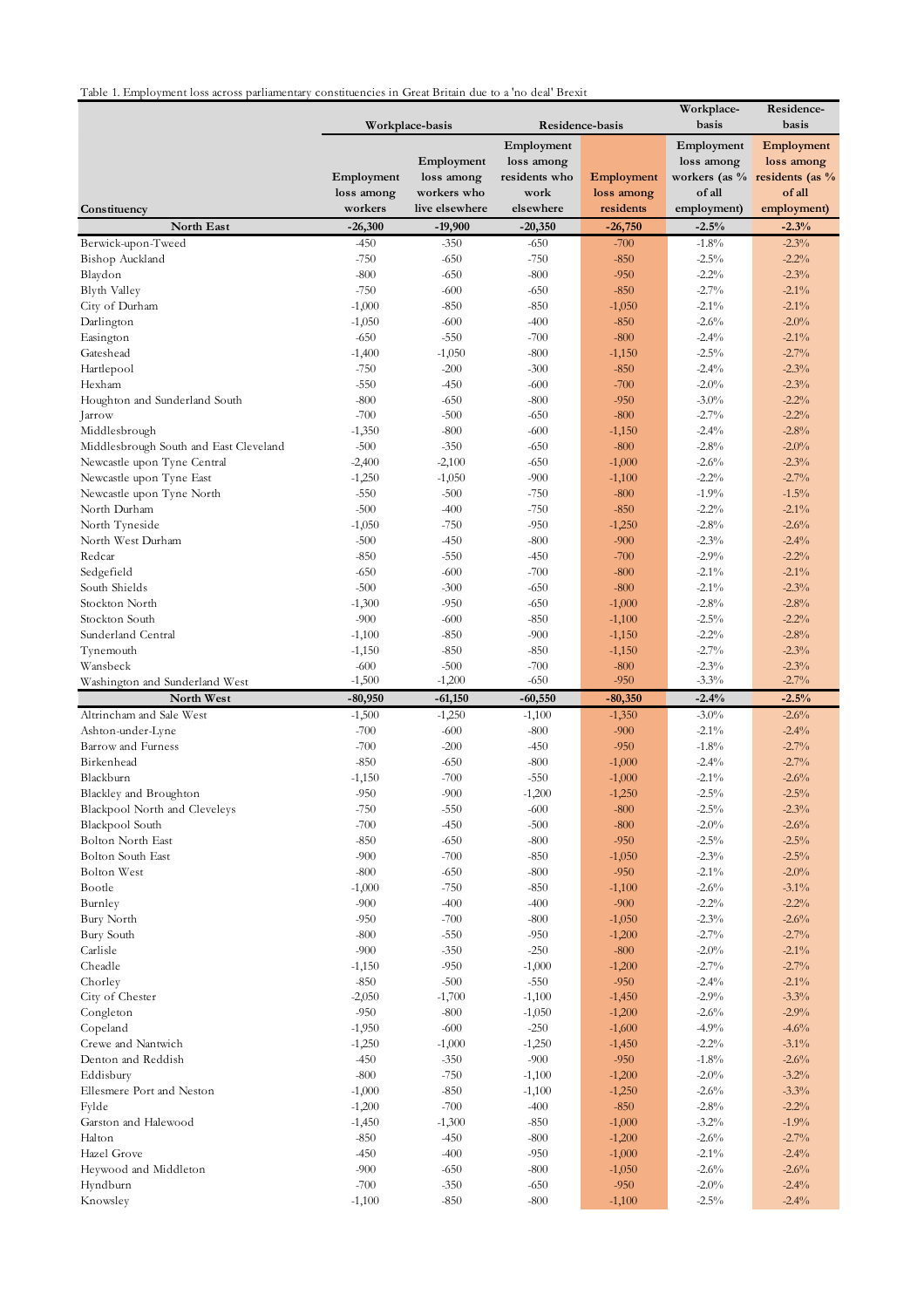| Lancaster and Fleetwood                             | $-950$               | -600                 | -600               | $-950$             | $-2.2%$             | $-2.4%$            |
|-----------------------------------------------------|----------------------|----------------------|--------------------|--------------------|---------------------|--------------------|
| Leigh                                               | $-650$               | $-500$               | $-950$             | $-1,100$           | $-1.8%$             | $-2.0%$            |
| Liverpool, Riverside                                | $-3,300$             | $-2,700$             | $-1,000$           | $-1,550$           | $-2.5\%$            | $-3.1\%$           |
| Liverpool, Walton                                   | $-750$               | $-650$               | $-850$             | $-950$             | $-2.2%$             | $-2.3%$            |
| Liverpool, Wavertree                                | $-650$               | $-600$               | $-900$             | $-1,000$           | $-2.5%$             | $-2.1\%$           |
| Liverpool, West Derby                               | $-450$               | $-400$               | $-900$             | $-950$             | $-2.4%$             | $-3.5%$            |
| Macclesfield                                        | $-1,450$             | $-1,200$             | $-1,000$           | $-1,200$           | $-3.3\%$            | $-2.7%$            |
| Makerfield                                          | $-500$               | $-400$               | $-900$             | $-1,050$           | $-2.3\%$            | $-2.0\%$           |
| Manchester Central                                  | $-7,100$             | $-6,300$             | $-1,000$           | $-1,800$           | $-3.0\%$            | $-3.1\%$           |
| Manchester, Gorton                                  | $-500$               | $-450$               | $-1,250$           | $-1,300$           | $-2.2%$             | $-2.9%$            |
| Manchester, Withington                              | $-800$               | $-750$               | $-1,100$           | $-1,150$           | $-2.5%$             | $-2.1\%$           |
| Morecambe and Lunesdale                             | $-700$               | $-400$               | $-500$             | $-800$             | $-2.5%$             | $-1.8%$            |
| Oldham East and Saddleworth                         | $-750$               | $-550$               | $-800$             | $-1,000$           | $-2.2%$             | $-2.2%$            |
|                                                     |                      |                      |                    |                    | $-2.2%$             |                    |
| Oldham West and Royton                              | $-950$               | $-700$               | $-750$             | $-1,000$           |                     | $-2.3%$            |
| Pendle                                              | $-600$               | $-250$               | $-450$             | $-850$             | $-2.0\%$            | $-2.0\%$           |
| Penrith and The Border                              | $-500$               | $-250$               | $-300$             | $-600$             | $-1.3%$             | $-1.5%$            |
| Preston                                             | $-1,500$             | $-1,000$             | $-600$             | $-1,050$           | $-2.5\%$            | $-3.2%$            |
| Ribble Valley                                       | $-1,250$             | $-800$               | $-500$             | $-950$             | $-2.0\%$            | $-1.7%$            |
| Rochdale                                            | $-800$               | $-550$               | $-850$             | $-1,100$           | $-2.2%$             | $-2.6%$            |
| Rossendale and Darwen                               | $-700$               | $-500$               | $-750$             | $-950$             | $-2.4%$             | $-2.0\%$           |
| Salford and Eccles                                  | $-2,650$             | $-2,100$             | $-1,000$           | $-1,550$           | $-3.0\%$            | $-2.9%$            |
| Sefton Central                                      | $-500$               | $-400$               | $-750$             | $-850$             | $-2.2%$             | $-2.5%$            |
| South Ribble                                        | $-550$               | $-400$               | $-1,250$           | $-1,450$           | $-1.8\%$            | $-3.1\%$           |
| Southport                                           | $-800$               | $-650$               | $-750$             | $-950$             | $-2.4%$             | $-2.1\%$           |
| St Helens North                                     | $-500$               | $-350$               | $-900$             | $-1,050$           | $-2.1\%$            | $-2.3%$            |
| St Helens South and Whiston                         | $-1,100$             | $-850$               | $-800$             | $-1,100$           | $-2.2%$             | $-2.5%$            |
| Stalybridge and Hyde                                | $-450$               | $-350$               | $-800$             | $-950$             | $-2.0\%$            | $-2.3%$            |
| Stockport                                           | $-1,550$             | $-1,300$             | $-950$             | $-1,200$           | $-2.7%$             | $-3.0\%$           |
| Stretford and Urmston                               | $-2,200$             | $-1,800$             | $-1,050$           | $-1,450$           | $-2.5\%$            | $-2.9%$            |
| Tatton                                              | $-1,950$             | $-1,800$             | $-950$             | $-1,100$           | $-3.0\%$            | $-3.0\%$           |
| Wallasey                                            | $-450$               | $-350$               | $-850$             | $-1,000$           | $-2.2%$             | $-2.5%$            |
| Warrington North                                    | $-1,400$             | $-1,100$             | $-1,050$           | $-1,400$           | $-2.4%$             | $-2.7%$            |
| Warrington South                                    | $-2,350$             | $-1,700$             | $-950$             | $-1,600$           | $-3.0\%$            | $-3.1\%$           |
| Weaver Vale                                         | $-1,600$             | $-1,350$             | $-1,050$           | $-1,250$           | $-3.3%$             | $-3.2%$            |
| West Lancashire                                     | $-750$               | $-500$               | $-450$             | $-750$             | $-1.7\%$            | $-1.9%$            |
| Westmorland and Lonsdale                            | $-750$               | $-450$               | $-250$             | $-550$             | $-1.6%$             | $-1.3%$            |
|                                                     |                      |                      |                    |                    |                     |                    |
|                                                     |                      |                      |                    |                    |                     |                    |
| Wigan                                               | $-900$               | $-700$               | $-850$             | $-1,100$           | $-1.9\%$            | $-2.5%$            |
| Wirral South                                        | $-700$               | $-550$               | $-600$             | $-750$             | $-2.5\%$            | $-2.3%$            |
| Wirral West                                         | $-450$               | $-350$               | $-600$             | $-700$             | $-2.4%$             | $-2.5%$            |
| Workington                                          | $-500$               | $-200$               | $-550$             | $-800$             | $-1.7\%$            | $-2.3%$            |
| Worsley and Eccles South                            | $-650$               | $-550$               | $-1,100$           | $-1,200$           | $-2.2%$             | $-2.6%$            |
| Wyre and Preston North                              | $-850$               | $-650$               | $-700$             | $-850$             | $-2.2%$             | $-1.7%$            |
| Wythenshawe and Sale East                           | $-1,050$             | $-950$               | $-1,100$           | $-1,200$           | $-1.5\%$            | $-2.0\%$           |
| Yorkshire and the Humber                            | $-54,250$            | $-42,250$            | $-42,650$          | $-54,600$          | $-2.3%$             | $-2.2%$            |
| Barnsley Central                                    | -800                 | -600                 | -550               | -800               | $-2.1\%$            | $-2.0\%$           |
| <b>Barnsley East</b>                                | $-250$               | $-150$               | $-750$             | $-800$             | $-1.1\%$            | $-2.0\%$           |
| Batley and Spen                                     | $-750$               | $-600$               | $-1,000$           | $-1,100$           | $-1.8%$             | $-2.3%$            |
| Beverley and Holderness                             | $-700$               | $-550$               | $-750$             | $-900$             | $-2.1\%$            | $-2.1\%$           |
| <b>Bradford East</b>                                | $-950$               | $-800$               | $-1,000$           | $-1,150$           | $-2.5\%$            | $-2.9%$            |
| <b>Bradford South</b>                               | $-800$               | $-700$               | $-900$             | $-1,000$           | $-2.6%$             | $-2.1\%$           |
| Bradford West                                       | $-1,450$             | $-1,200$             | $-950$             | $-1,200$           | $-2.3%$             | $-3.5%$            |
| Brigg and Goole                                     | $-650$               | $-550$               | $-550$             | $-700$             | $-2.1\%$            | $-1.7\%$           |
| Calder Valley                                       | $-1,300$             | $-900$               | $-800$             | $-1,250$           | $-2.6%$             | $-2.3%$            |
| Cleethorpes                                         | $-850$               | $-650$               | $-600$             | $-800$             | $-2.3\%$            | $-1.9%$            |
| Colne Valley                                        | $-700$               | $-550$               | $-1,000$           | $-1,100$           |                     | $-2.1\%$           |
|                                                     | $-750$               |                      |                    |                    | $-2.5\%$            |                    |
| Dewsbury                                            |                      | $-600$               | $-1,000$           | $-1,150$           | $-2.1\%$            | $-2.6%$            |
| Don Valley                                          | $-550$               | $-450$               | $-800$             | $-950$             | $-2.1\%$            | $-2.0\%$           |
| Doncaster Central                                   | $-1,750$             | $-1,250$             | $-600$             | $-1,100$           | $-2.5\%$            | $-2.4%$            |
| Doncaster North                                     | $-500$               | $-400$               | $-800$             | $-950$             | $-2.2%$             | $-2.2%$            |
| East Yorkshire                                      | $-500$               | $-400$               | $-750$             | $-900$             | $-1.5\%$            | $-2.1\%$           |
| Elmet and Rothwell                                  | $-1,100$             | $-1,050$             | $-1,000$           | $-1,100$           | $-2.6%$             | $-2.5%$            |
| Great Grimsby                                       | $-850$               | $-400$               | $-450$             | $-900$             | $-2.0\%$            | $-2.4%$            |
| Halifax                                             | $-1,250$             | $-850$               | $-850$             | $-1,250$           | $-2.7%$             | $-2.9%$            |
| Haltemprice and Howden                              | $-650$               | $-500$               | $-650$             | $-800$             | $-1.9%$             | $-1.7\%$           |
| Harrogate and Knaresborough                         | $-1,500$             | $-850$               | $-600$             | $-1,200$           | $-2.5\%$            | $-2.4%$            |
| Hemsworth                                           | $-500$               | $-450$               | $-850$             | $-950$             | $-2.0\%$            | $-2.3%$            |
| Huddersfield                                        | $-1,350$             | $-1,100$             | $-800$             | $-1,050$           | $-2.5\%$            | $-2.4%$            |
| Keighley                                            | $-750$               | $-650$               | $-800$             | $-900$             | $-2.1\%$            | $-1.9%$            |
| Kingston upon Hull East                             | $-700$               | $-550$               | $-600$             | $-800$             | $-1.7\%$            | $-1.9%$            |
| Kingston upon Hull North                            | $-550$               | $-400$               | $-750$             | $-850$             | $-2.5\%$            | $-1.8\%$           |
| Kingston upon Hull West and Hessle<br>Leeds Central | $-1,600$<br>$-5,950$ | $-1,350$<br>$-5,100$ | $-500$<br>$-1,200$ | $-800$<br>$-2,050$ | $-2.3\%$<br>$-2.8%$ | $-2.2%$<br>$-3.5%$ |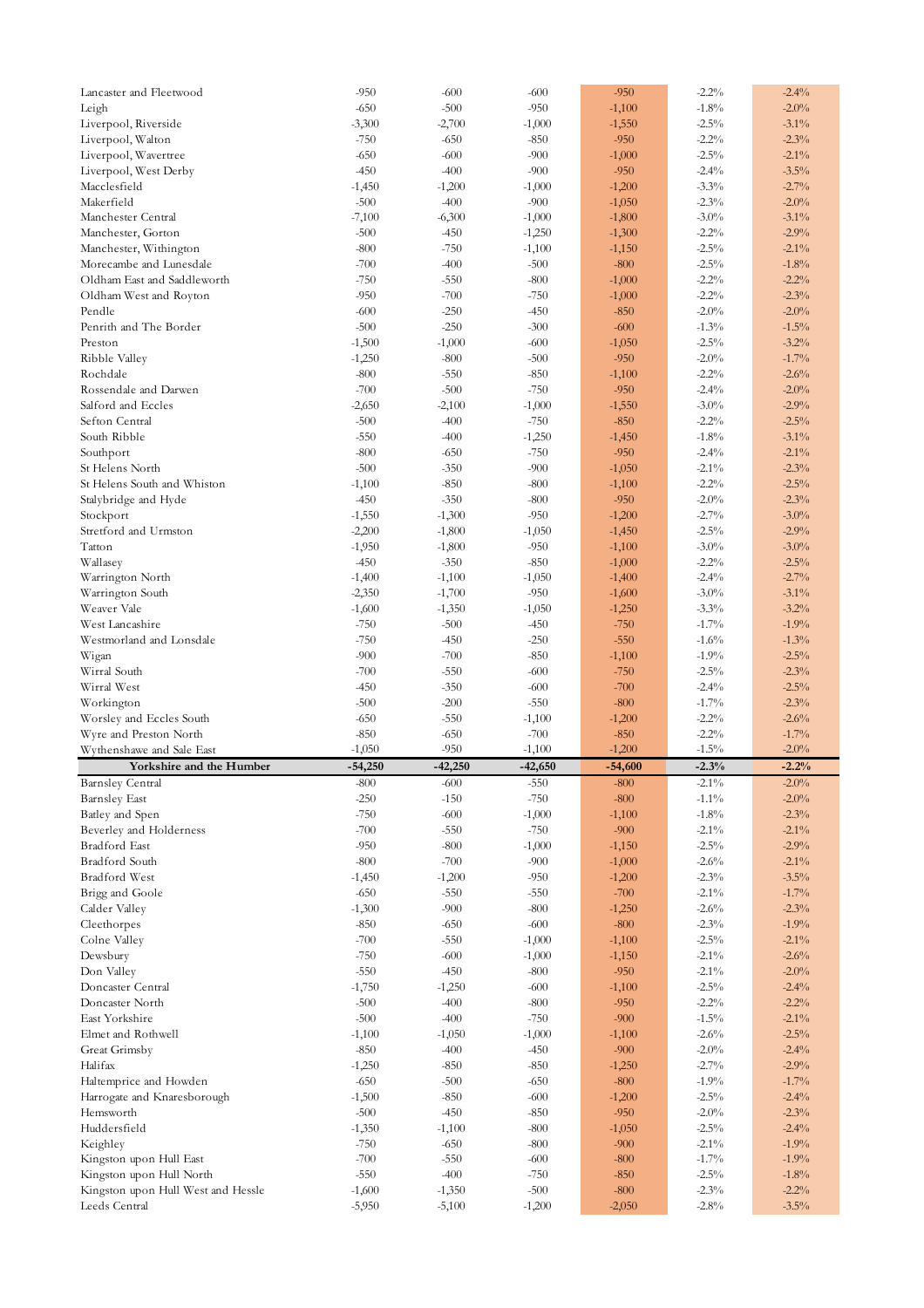| Leeds East                             | $-950$    | $-900$    | $-1,050$  | $-1,150$  | $-2.8%$  | $-2.6%$           |
|----------------------------------------|-----------|-----------|-----------|-----------|----------|-------------------|
| Leeds North East                       | $-550$    | $-500$    | $-1,050$  | $-1,100$  | $-2.5%$  | $-2.1\%$          |
| Leeds North West                       | $-550$    | $-500$    | $-1,100$  | $-1,100$  | $-2.0\%$ | $-2.8%$           |
| Leeds West                             | $-900$    | $-800$    | $-1,100$  | $-1,200$  | $-2.4%$  | $-2.2%$           |
|                                        |           |           |           |           |          |                   |
| Morley and Outwood                     | $-1,100$  | $-1,050$  | $-1,050$  | $-1,100$  | $-2.4%$  | $-2.5%$           |
| Normanton, Pontefract and Castleford   | $-950$    | $-750$    | $-900$    | $-1,100$  | $-1.8%$  | $-2.4%$           |
| Penistone and Stocksbridge             | $-600$    | $-550$    | $-700$    | $-750$    | $-2.3%$  | $-1.7%$           |
| Pudsey                                 | $-1,000$  | $-950$    | $-1,000$  | $-1,050$  | $-2.9%$  | $-2.1\%$          |
| Richmond (Yorks)                       | $-700$    | $-350$    | $-450$    | $-800$    | $-1.6%$  | $-1.6%$           |
| Rother Valley                          | $-550$    | $-450$    | $-850$    | $-950$    | $-2.0\%$ | $-2.7%$           |
|                                        |           |           |           |           |          |                   |
| Rotherham                              | $-1,150$  | $-900$    | $-700$    | $-950$    | $-2.5\%$ | $-2.5%$           |
| Scarborough and Whitby                 | $-650$    | $-100$    | $-150$    | $-700$    | $-1.6%$  | $-1.5%$           |
| Scunthorpe                             | $-600$    | $-400$    | $-450$    | $-700$    | $-1.4%$  | $-1.7%$           |
| Selby and Ainsty                       | $-700$    | $-450$    | $-900$    | $-1,200$  | $-1.7\%$ | $-2.4%$           |
| Sheffield Central                      | $-2,950$  | $-2,350$  | $-1,000$  | $-1,550$  | $-2.6%$  | $-3.0\%$          |
|                                        |           |           |           |           |          |                   |
| Sheffield South East                   | $-1,250$  | $-1,100$  | $-750$    | $-900$    | $-2.1\%$ | $-2.1\%$          |
| Sheffield, Brightside and Hillsborough | $-800$    | $-700$    | $-950$    | $-1,050$  | $-2.2%$  | $-3.1\%$          |
| Sheffield, Hallam                      | $-500$    | $-450$    | $-850$    | $-900$    | $-2.8%$  | $-1.8%$           |
| Sheffield, Heeley                      | $-400$    | $-350$    | $-900$    | $-950$    | $-2.3%$  | $-2.1\%$          |
| Shipley                                | $-800$    | $-700$    | $-800$    | $-900$    | $-2.7%$  | $-1.8%$           |
|                                        |           |           |           |           |          |                   |
| Skipton and Ripon                      | $-1,200$  | $-700$    | $-650$    | $-1,150$  | $-2.4%$  | $-2.5%$           |
| Thirsk and Malton                      | $-500$    | $-250$    | $-400$    | $-600$    | $-1.2%$  | $-1.4%$           |
| Wakefield                              | $-1,350$  | $-1,100$  | $-750$    | $-1,000$  | $-2.5\%$ | $-2.0\%$          |
| Wentworth and Dearne                   | $-1,000$  | $-850$    | $-800$    | $-950$    | $-2.7%$  | $-2.2%$           |
| York Central                           | $-1,400$  | $-850$    | $-750$    | $-1,300$  | $-2.5\%$ | $-2.3%$           |
| York Outer                             | $-1,000$  | $-700$    | $-650$    | $-950$    | $-2.1\%$ | $-1.9%$           |
|                                        |           |           |           |           |          |                   |
| <b>East Midlands</b>                   | $-47,750$ | $-31,350$ | $-34,350$ | $-50,800$ | $-2.3%$  | $-2.3%$           |
| Amber Valley                           | $-700$    | $-450$    | $-700$    | $-950$    | $-1.9\%$ | $-2.2%$           |
| Ashfield                               | $-1,050$  | $-650$    | $-1,000$  | $-1,400$  | $-2.2%$  | $-2.7%$           |
| Bassetlaw                              | $-700$    | $-350$    | $-500$    | $-850$    | $-1.6%$  | $-1.8%$           |
| Bolsover                               | $-950$    | $-600$    | $-750$    | $-1,050$  | $-2.4%$  | $-2.4%$           |
|                                        |           |           |           |           |          |                   |
| Boston and Skegness                    | $-750$    | $-300$    | $-350$    | $-800$    | $-1.6%$  | $-2.0%$           |
| Bosworth                               | $-900$    | $-450$    | $-850$    | $-1,300$  | $-2.3%$  | $-2.5%$           |
| <b>Broxtowe</b>                        | $-850$    | $-550$    | $-1,000$  | $-1,250$  | $-2.7%$  | $-2.3%$           |
| Charnwood                              | $-650$    | $-500$    | $-1,000$  | $-1,150$  | $-2.1\%$ | $-2.5%$           |
| Chesterfield                           | $-1,150$  | $-600$    | $-450$    | $-1,000$  | $-2.4%$  | $-2.4%$           |
|                                        |           |           |           |           |          |                   |
| Corby                                  | $-550$    | $-200$    | $-850$    | $-1,200$  | $-1.1\%$ | $-2.1\%$          |
| Daventry                               | $-1,200$  | $-700$    | $-700$    | $-1,200$  | $-2.6%$  | $-2.6%$           |
| Derby North                            | $-1,150$  | $-850$    | $-1,000$  | $-1,350$  | $-2.6%$  | $-2.8%$           |
| Derby South                            | $-2,100$  | $-1,450$  | $-800$    | $-1,450$  | $-2.7%$  | $-2.9%$           |
| Derbyshire Dales                       | $-700$    | $-350$    | $-450$    | $-750$    | $-1.9%$  | $-2.0\%$          |
| Erewash                                | $-700$    | $-450$    | $-700$    | $-950$    | $-2.1\%$ | $-1.6%$           |
|                                        |           |           |           |           |          |                   |
| Gainsborough                           | $-550$    | $-250$    | $-500$    | $-800$    | $-2.0\%$ | $-1.8%$           |
| Gedling                                | $-500$    | $-300$    | $-950$    | $-1,100$  | $-2.0\%$ | $-2.7%$           |
| Grantham and Stamford                  | $-650$    | $-300$    | $-600$    | $-950$    | $-1.4\%$ | $\textbf{-1.8}\%$ |
| Harborough                             | $-850$    | $-600$    | $-1,000$  | $-1,250$  | $-2.3\%$ | $-2.5%$           |
| High Peak                              | $-800$    | $-200$    | $-500$    | $-1,100$  | $-2.4%$  | $-2.5%$           |
|                                        | $-950$    | $-400$    | $-500$    | $-1,050$  | $-2.1\%$ | $-2.2%$           |
| Kettering                              |           |           |           |           |          |                   |
| Leicester East                         | $-1,550$  | $-1,300$  | $-1,000$  | $-1,250$  | $-3.9%$  | $-2.6%$           |
| Leicester South                        | $-2,800$  | $-2,250$  | $-950$    | $-1,500$  | $-2.9%$  | $-2.9%$           |
| Leicester West                         | $-800$    | $-650$    | $-1,100$  | $-1,250$  | $-1.8%$  | $-2.9%$           |
| Lincoln                                | $-1,400$  | $-650$    | $-500$    | $-1,250$  | $-2.3%$  | $-2.4%$           |
| Loughborough                           | $-1,050$  | $-700$    | $-800$    | $-1,150$  | $-2.3%$  | $-2.3%$           |
|                                        |           |           |           |           |          |                   |
| Louth and Horncastle                   | $-600$    | $-300$    | $-300$    | $-600$    | $-2.0\%$ | $-1.5%$           |
| Mansfield                              | $-1,000$  | $-450$    | $-600$    | $-1,150$  | $-2.5\%$ | $-2.3%$           |
| Mid Derbyshire                         | $-650$    | $-600$    | $-800$    | $-850$    | $-2.8%$  | $-2.0%$           |
| Newark                                 | $-850$    | $-650$    | $-700$    | $-900$    | $-1.9%$  | $-2.1\%$          |
| North East Derbyshire                  | $-450$    | $-300$    | $-700$    | $-850$    | $-1.8%$  | $-2.0%$           |
| North West Leicestershire              | $-1,350$  | $-800$    | $-600$    | $-1,150$  | $-2.4%$  | $-2.5%$           |
|                                        |           |           |           |           |          |                   |
| Northampton North                      | $-1,000$  | $-700$    | $-950$    | $-1,250$  | $-2.8%$  | $-2.6%$           |
| Northampton South                      | $-1,700$  | $-1,150$  | $-900$    | $-1,450$  | $-2.6%$  | $-3.0%$           |
| Nottingham East                        | $-1,500$  | $-1,250$  | $-1,050$  | $-1,250$  | $-2.5\%$ | $-2.8%$           |
| Nottingham North                       | $-550$    | $-500$    | $-950$    | $-1,000$  | $-2.2%$  | $-2.2%$           |
| Nottingham South                       | $-4,000$  | $-3,350$  | $-750$    | $-1,400$  | $-2.9%$  | $-2.9%$           |
|                                        |           |           |           |           |          |                   |
| Rushcliffe                             | $-900$    | $-600$    | $-900$    | $-1,200$  | $-2.4%$  | $-2.6%$           |
| Rutland and Melton                     | $-600$    | $-250$    | $-550$    | $-900$    | $-1.6%$  | $-2.2%$           |
| Sherwood                               | $-550$    | $-450$    | $-800$    | $-950$    | $-1.9%$  | $-1.9%$           |
| Sleaford and North Hykeham             | $-600$    | $-450$    | $-600$    | $-800$    | $-1.5\%$ | $-1.5%$           |
| South Derbyshire                       | $-650$    | $-350$    | $-850$    | $-1,150$  | $-2.1\%$ | $-2.4\%$          |
| South Holland and The Deepings         | $-300$    | $-100$    | $-300$    | $-550$    | $-0.8\%$ | $-1.2%$           |
|                                        |           |           |           |           |          |                   |
| South Leicestershire                   | $-1,850$  | $-1,400$  | $-1,050$  | $-1,450$  | $-2.7%$  | $-2.8%$           |
| South Northamptonshire                 | $-1,550$  | $-1,000$  | $-900$    | $-1,450$  | $-2.5%$  | $-2.4%$           |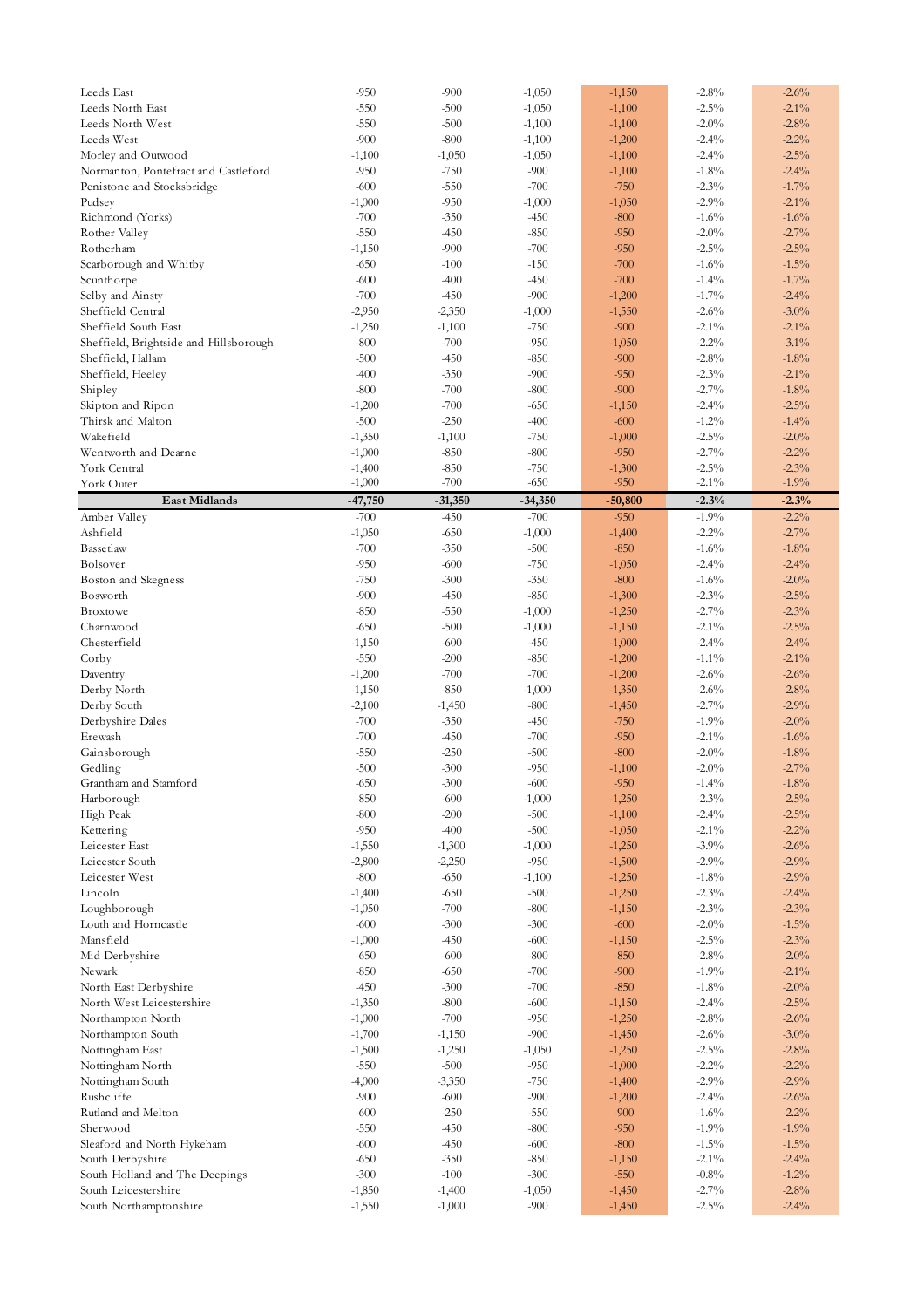| Wellingborough                                    | $-1,050$           | $-600$             | $-600$           | $-1,100$         | $-2.5%$             | $-2.3%$            |
|---------------------------------------------------|--------------------|--------------------|------------------|------------------|---------------------|--------------------|
| <b>West Midlands</b>                              | $-60,450$          | $-46,400$          | $-47,350$        | $-61,400$        | $-2.4%$             | $-2.4%$            |
| Aldridge-Brownhills                               | $-550$             | $-450$             | $-700$           | $-750$           | $-2.2%$             | $-2.2%$            |
| Birmingham, Edgbaston                             | $-1,400$           | $-1,300$           | $-1,000$         | $-1,100$         | $-2.7\%$            | $-2.6%$            |
| Birmingham, Erdington                             | $-1,050$           | $-1,000$           | $-1,000$         | $-1,050$         | $-2.8%$             | $-2.6%$            |
| Birmingham, Hall Green                            | $-650$             | $-650$             | $-1,200$         | $-1,200$         | $-2.3\%$            | $-2.8%$            |
| Birmingham, Hodge Hill                            | $-650$             | $-600$             | $-1,200$         | $-1,250$         | $-2.4\%$            | $-2.9%$            |
| Birmingham, Ladywood                              | $-6,200$           | $-5,700$           | $-1,100$         | $-1,600$         | $-2.8%$             | $-4.1%$            |
| Birmingham, Northfield                            | $-650$             | $-600$             | $-1,000$         | $-1,000$         | $-2.3%$             | $-2.0%$            |
| Birmingham, Perry Barr                            | $-650$             | $-600$             | $-1,100$         | $-1,150$         | $-2.4%$             | $-2.2%$            |
| Birmingham, Selly Oak                             | $-500$             | $-450$             | $-1,150$         | $-1,150$         | $-2.1\%$            | $-2.4%$            |
| Birmingham, Yardley                               | $-800$             | $-750$             | $-1,050$         | $-1,100$         | $-2.4%$             | $-2.5%$            |
| Bromsgrove                                        | $-1,200$           | $-750$             | $-750$           | $-1,200$         | $-2.5\%$            | $-2.8%$            |
| Burton                                            | $-1,200$           | $-750$             | $-550$           | $-1,000$         | $-2.2%$             | $-2.0\%$           |
| Cannock Chase                                     | $-850$             | $-400$             | $-650$           | $-1,100$         | $-2.0\%$            | $-2.3%$            |
| Coventry North East                               | $-1,300$           | $-1,050$           | $-1,050$         | $-1,350$         | $-2.6%$             | $-2.2%$            |
| Coventry North West                               | $-600$             | $-500$             | $-1,100$         | $-1,200$         | $-2.7\%$            | $-2.4%$            |
| Coventry South                                    | $-2,500$           | $-1,950$           | $-850$           | $-1,400$         | $-2.9%$             | $-2.9%$            |
| Dudley North                                      | $-900$             | $-750$             | $-700$           | $-850$           | $-2.7\%$            | $-2.9%$            |
| Dudley South                                      | $-750$             | $-600$             | $-700$           | $-800$           | $-1.8%$             | $-2.3%$            |
| Halesowen and Rowley Regis                        | $-550$             | $-500$             | $-800$           | $-900$           | $-2.1\%$            | $-2.3%$            |
| Hereford and South Herefordshire                  | $-800$             | $-450$             | $-450$           | $-800$           | $-1.7%$             | $-1.9%$            |
| Kenilworth and Southam                            | $-1,300$           | $-1,100$           | $-850$           | $-1,050$         | $-2.8\%$            | $-3.2%$            |
| Lichfield                                         | $-950$             | $-800$             | $-650$           | $-800$           | $-2.2%$             | $-1.8%$            |
| Ludlow                                            | $-450$             | $-400$             | $-600$           | $-700$           | $-1.7\%$            | $-1.8%$            |
| Meriden                                           | $-1,350$           | $-1,100$           | $-1,200$         | $-1,500$         | $-2.3%$             | $-3.2%$            |
| Mid Worcestershire                                | $-500$             | $-350$             | $-550$           | $-700$           | $-1.1\%$            | $-1.6%$            |
| Newcastle-under-Lyme                              | $-850$             | $-600$             | $-650$           | $-900$           | $-2.2%$             | $-2.1%$            |
| North Herefordshire                               | $-500$             | $-350$             | $-500$           | $-650$           | $-1.9%$             | $-1.6%$            |
| North Shropshire                                  | $-550$             | $-400$             | $-750$           | $-900$           | $-1.4%$             | $-1.8%$            |
| North Warwickshire                                | $-1,400$           | $-1,200$           | $-500$           | $-750$           | $-2.4%$             | $-1.8%$            |
| Nuneaton                                          | $-750$             | $-450$             | $-1,200$         | $-1,500$         | $-2.3%$             | $-3.7%$            |
| Redditch                                          | $-950$             | $-500$             | $-950$           | $-1,400$         | $-2.4%$             | $-3.3%$            |
| Rugby                                             | $-1,050$           | $-600$             | $-800$           | $-1,300$         | $-2.4%$             | $-2.6%$            |
| Shrewsbury and Atcham                             | $-1,150$           | $-850$             | $-600$           | $-900$           | $-2.2%$             | $-1.8%$            |
| Solihull                                          | $-1,950$           | $-1,600$           | $-1,000$         | $-1,350$         | $-3.2\%$            | $-2.8%$            |
| South Staffordshire                               | $-650$             | $-500$             | $-700$           | $-850$           | $-2.4%$             | $-1.9%$            |
| Stafford                                          | $-1,150$           | $-850$             | $-750$           | $-1,050$         | $-2.4\%$<br>$-2.4%$ | $-2.3%$            |
| Staffordshire Moorlands<br>Stoke-on-Trent Central | $-550$             | $-250$             | $-600$<br>$-550$ | $-900$<br>$-900$ | $-2.4%$             | $-2.2%$<br>$-2.4%$ |
| Stoke-on-Trent North                              | $-1,550$<br>$-500$ | $-1,200$<br>$-400$ | $-850$           | $-950$           | $-1.9%$             | $-2.0%$            |
| Stoke-on-Trent South                              | $-650$             | $-500$             | $-750$           | $-900$           | $-2.1\%$            | $-2.2%$            |
| Stone                                             | $-550$             | $-400$             | $-800$           | $-950$           | $-2.0\%$            | $-2.5%$            |
| Stourbridge                                       | $-450$             | $-350$             | $-800$           | $-900$           | $-2.1\%$            | $-2.3%$            |
| Stratford-on-Avon                                 | $-1,200$           | -800               | -700             | -1,100           | $-2.5\%$            | $-2.6\%$           |
| Sutton Coldfield                                  | $-1,000$           | $-950$             | $-850$           | $-900$           | $-2.6%$             | $-1.8%$            |
| Tamworth                                          | $-950$             | $-500$             | $-1,150$         | $-1,600$         | $-2.4\%$            | $-3.9%$            |
| Telford                                           | $-1,400$           | $-800$             | $-550$           | $-1,100$         | $-2.6%$             | $-2.5%$            |
| The Wrekin                                        | $-850$             | $-650$             | $-800$           | $-1,000$         | $-2.3%$             | $-2.2%$            |
| Walsall North                                     | $-750$             | $-650$             | $-850$           | $-1,000$         | $-2.4\%$            | $-3.0\%$           |
| Walsall South                                     | $-1,300$           | $-1,050$           | $-800$           | $-1,050$         | $-2.7%$             | $-2.4\%$           |
| Warley                                            | $-600$             | $-500$             | $-900$           | $-1,000$         | $-2.0%$             | $-2.6%$            |
| Warwick and Leamington                            | $-1,700$           | $-1,000$           | $-900$           | $-1,550$         | $-2.6%$             | $-3.1\%$           |
| West Bromwich East                                | $-900$             | $-800$             | $-800$           | $-900$           | $-2.6%$             | $-2.9%$            |
| West Bromwich West                                | $-1,200$           | $-1,000$           | $-800$           | $-950$           | $-2.1\%$            | $-2.4%$            |
| West Worcestershire                               | $-700$             | $-400$             | $-500$           | $-800$           | $-2.1\%$            | $-1.9%$            |
| Wolverhampton North East                          | $-900$             | $-750$             | $-650$           | $-850$           | $-2.3\%$            | $-2.2%$            |
| Wolverhampton South East                          | $-600$             | $-500$             | $-750$           | $-850$           | $-2.1\%$            | $-2.4%$            |
| Wolverhampton South West                          | $-850$             | $-700$             | $-650$           | $-800$           | $-2.5\%$            | $-2.6%$            |
| Worcester                                         | $-1,300$           | $-600$             | $-500$           | $-1,150$         | $-2.4%$             | $-2.3%$            |
| Wyre Forest                                       | $-700$             | $-200$             | $-500$           | $-1,000$         | $-2.2%$             | $-2.3%$            |
| East                                              | $-68,000$          | $-44,750$          | $-52,850$        | $-76,100$        | $-2.5%$             | $-2.7%$            |
| Basildon and Billericay                           | $-1,500$           | $-1,000$           | $-1,150$         | $-1,650$         | $-2.7\%$            | $-3.7%$            |
| Bedford                                           | $-1,350$           | $-900$             | $-700$           | $-1,150$         | $-2.4%$             | $-3.0\%$           |
| Braintree                                         | $-800$             | $-400$             | $-950$           | $-1,350$         | $-2.2\%$            | $-2.5%$            |
| Brentwood and Ongar                               | $-1,250$           | $-900$             | $-1,200$         | $-1,550$         | $-2.9%$             | $-3.5%$            |
| Broadland                                         | $-450$             | $-350$             | $-850$           | $-950$           | $-1.5\%$            | $-1.9%$            |
| Broxbourne                                        | $-1,000$           | $-700$             | $-1,300$         | $-1,600$         | $-2.5\%$            | $-3.3%$            |
| Bury St Edmunds                                   | $-1,600$           | $-1,150$           | $-650$           | $-1,150$         | $-2.5\%$            | $-1.9%$            |
| Cambridge                                         | $-2,350$           | $-1,450$           | $-650$           | $-1,550$         | $-2.7\%$            | $-2.4%$            |
| Castle Point                                      | $-500$             | $-200$             | $-800$           | $-1,100$         | $-2.4%$             | $-2.9%$            |
| Central Suffolk and North Ipswich                 | $-650$             | $-500$             | $-800$           | $-950$           | $-1.9%$             | $-2.1\%$           |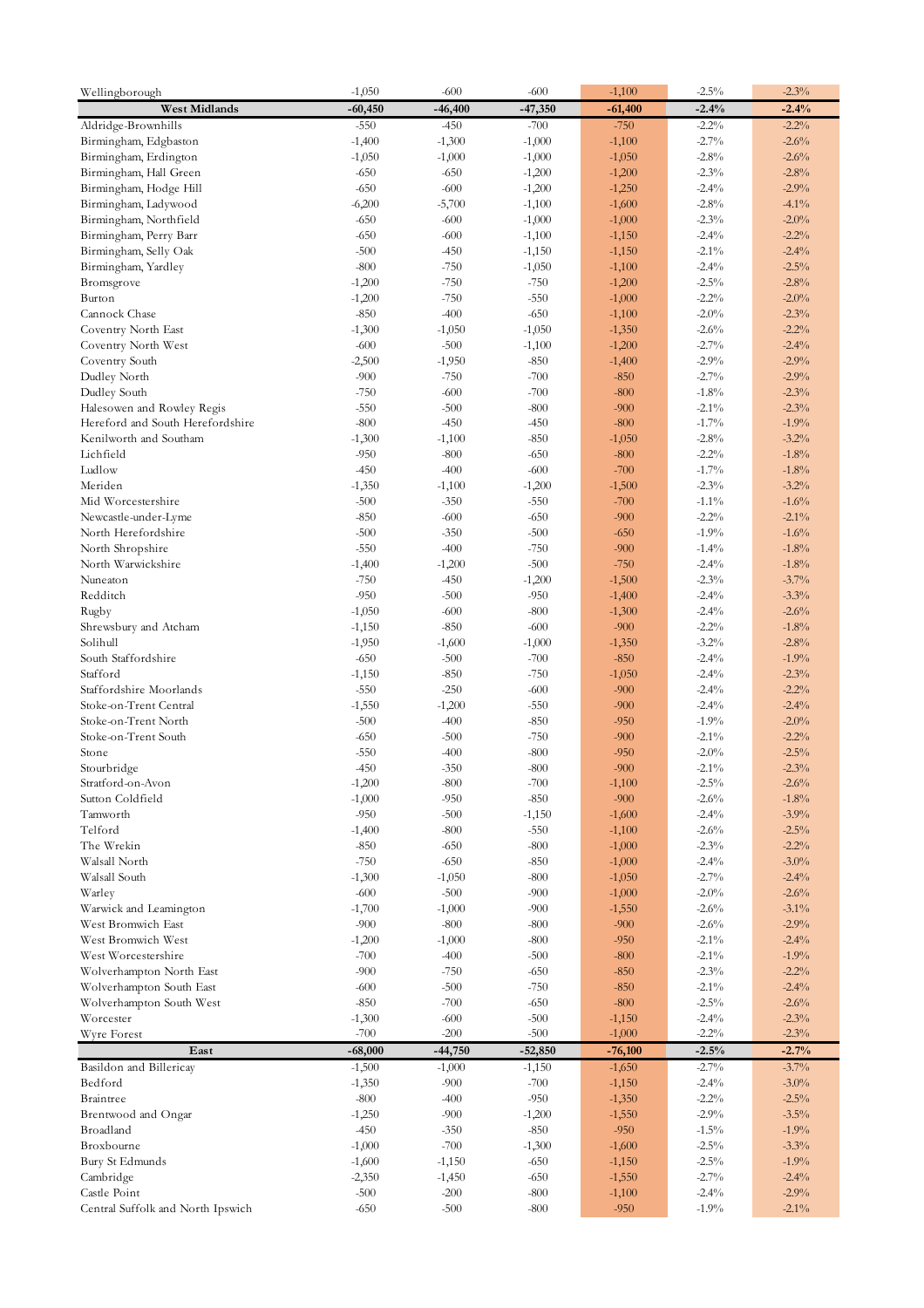| Chelmsford                               | $-1,700$           | $-1,050$           | $-1,050$             | $-1,700$             | $-2.8%$             | $-2.7%$             |
|------------------------------------------|--------------------|--------------------|----------------------|----------------------|---------------------|---------------------|
| Clacton                                  | $-450$             | $-250$             | $-500$               | $-700$               | $-2.1\%$            | $-2.5%$             |
| Colchester                               | $-1,550$           | $-850$             | $-800$               | $-1,450$             | $-2.6%$             | $-2.8%$             |
| <b>Epping Forest</b>                     | $-1,100$           | $-900$             | $-750$               | $-950$               | $-2.6%$             | $-2.2%$             |
| Great Yarmouth                           | $-850$             | $-250$             | $-250$               | $-900$               | $-2.2%$             | $-2.0\%$            |
| Harlow                                   | $-1,200$           | $-650$             | $-1,150$             | $-1,700$             | $-2.5\%$            | $-3.4%$             |
| Harwich and North Essex                  | $-650$             | $-500$             | $-750$               | $-950$               | $-2.1\%$            | $-2.1\%$            |
| Hemel Hempstead                          | $-1,350$           | $-900$             | $-1,050$             | $-1,500$             | $-2.6%$             | $-2.9%$             |
| Hertford and Stortford                   | $-1,550$           | $-1,100$           | $-950$               | $-1,400$             | $-2.9\%$            | $-2.6%$             |
| Hertsmere                                | $-1,550$           | $-1,100$           | $-1,200$             | $-1,650$             | $-2.8%$             | $-3.1\%$            |
|                                          |                    |                    |                      |                      | $-2.9%$             |                     |
| Hitchin and Harpenden                    | $-1,250$           | $-1,000$           | $-1,300$             | $-1,550$             |                     | $-2.8%$             |
| Huntingdon                               | $-1,250$           | $-800$             | $-900$               | $-1,350$             | $-2.1\%$            | $-2.4%$             |
| Ipswich                                  | $-1,800$           | $-800$             | $-650$               | $-1,650$             | $-2.9%$             | $-3.2%$             |
| Luton North                              | $-650$             | $-450$             | $-1,150$             | $-1,400$             | $-2.5%$             | $-2.8%$             |
| Luton South                              | $-1,550$           | $-1,250$           | $-1,300$             | $-1,650$             | $-2.2%$             | $-3.4%$             |
| Maldon                                   | $-700$             | $-550$             | $-800$               | $-1,000$             | $-2.4%$             | $-2.7%$             |
| Mid Bedfordshire                         | $-1,100$           | $-950$             | $-1,150$             | $-1,300$             | $-2.3%$             | $-2.2%$             |
| Mid Norfolk                              | $-700$             | $-450$             | $-650$               | $-900$               | $-2.0\%$            | $-2.1\%$            |
| North East Bedfordshire                  | $-750$             | $-600$             | $-1,100$             | $-1,250$             | $-2.1\%$            | $-2.1\%$            |
| North East Cambridgeshire                | $-500$             | $-200$             | $-800$               | $-1,100$             | $-1.2%$             | $-2.2%$             |
| North East Hertfordshire                 | $-1,050$           | $-900$             | $-1,100$             | $-1,250$             | $-2.6%$             | $-2.5%$             |
| North Norfolk                            | $-550$             | $-250$             | $-300$               | $-600$               | $-2.0\%$            | $-2.1\%$            |
| North West Cambridgeshire                | $-1,500$           | $-1,100$           | $-1,200$             | $-1,600$             | $-2.6%$             | $-2.4%$             |
| North West Norfolk                       | $-900$             | $-450$             | $-400$               | $-850$               | $-2.1\%$            | $-2.1\%$            |
| Norwich North                            |                    | $-900$             | $-750$               | $-1,000$             | $-2.7%$             | $-2.3%$             |
|                                          | $-1,200$           |                    |                      |                      |                     |                     |
| Norwich South                            | $-2,000$           | $-1,350$           | $-700$               | $-1,300$             | $-2.7%$             | $-2.8%$             |
| Peterborough                             | $-2,100$           | $-1,050$           | $-700$               | $-1,750$             | $-2.8%$             | $-3.3%$             |
| Rayleigh and Wickford                    | $-600$             | $-500$             | $-700$               | $-800$               | $-2.3%$             | $-1.8%$             |
| Rochford and Southend East               | $-1,050$           | $-800$             | $-750$               | $-1,000$             | $-2.3%$             | $-2.0\%$            |
| Saffron Walden                           | $-1,000$           | $-650$             | $-1,000$             | $-1,350$             | $-1.9%$             | $-2.5%$             |
| South Basildon and East Thurrock         | $-700$             | $-550$             | $-1,200$             | $-1,300$             | $-2.2%$             | $-2.8%$             |
| South Cambridgeshire                     | $-1,750$           | $-1,200$           | $-1,100$             | $-1,600$             | $-2.8%$             | $-2.9%$             |
| South East Cambridgeshire                | $-1,600$           | $-1,100$           | $-950$               | $-1,500$             | $-2.6%$             | $-2.3%$             |
| South Norfolk                            | $-950$             | $-600$             | $-750$               | $-1,100$             | $-2.2%$             | $-2.1\%$            |
| South Suffolk                            | $-800$             | $-400$             | $-650$               | $-1,050$             | $-2.4%$             | $-2.6%$             |
| South West Bedfordshire                  | $-1,000$           |                    |                      | $-1,350$             | $-2.4%$             | $-2.4%$             |
|                                          |                    |                    |                      |                      |                     |                     |
|                                          |                    | $-800$             | $-1,150$             |                      |                     |                     |
| South West Hertfordshire                 | $-1,300$           | $-1,050$           | $-1,300$             | $-1,550$             | $-2.7\%$            | $-2.9%$             |
| South West Norfolk                       | $-650$             | $-500$             | $-750$               | $-950$               | $-1.9\%$            | $-1.8%$             |
| Southend West                            | $-800$             | $-400$             | $-1,200$             | $-1,600$             | $-2.6%$             | $-3.6%$             |
| St Albans                                | $-1,450$           | $-1,050$           | $-1,400$             | $-1,800$             | $-2.7\%$            | $-4.4%$             |
| Stevenage                                | $-1,200$           | $-700$             | $-1,400$             | $-1,900$             | $-2.5\%$            | $-3.8%$             |
| Suffolk Coastal                          | $-1,000$           | $-600$             | $-650$               | $-1,050$             | $-2.1\%$            | $-2.6%$             |
| Thurrock                                 | $-1,350$           | $-850$             | $-950$               | $-1,450$             | $-2.4%$             | $-2.5%$             |
| Watford                                  | $-3,350$           | $-2,100$           | $-1,400$             | $-2,650$             | $-3.3\%$            | $-4.1\%$            |
| Waveney                                  | $-550$             | $-200$             | $-400$               | $-750$               | $-1.7\%$            | $\textbf{-1.8}\%$   |
| Welwyn Hatfield                          | $-2,150$           | $-1,550$           | $-850$               | $-1,450$             | $-2.8%$             | $-2.4%$             |
| West Suffolk                             | $-900$             | $-450$             | $-950$               | $-1,400$             | $-2.1\%$            | $-2.6%$             |
| Witham                                   | $-750$             | $-600$             | $-850$               | $-1,000$             | $-2.0\%$            | $-2.8%$             |
|                                          |                    |                    |                      |                      |                     |                     |
| London                                   | $-148,050$         | $-134,900$         | $-113,050$           | $-126,200$           | $-2.9%$             | $-2.9%$             |
| Barking<br>Battersea                     | $-800$             | $-600$             | $-1,450$             | $-1,700$             | $-2.3\%$            | $-2.9%$             |
|                                          | $-1,250$           | $-1,150$           | $-2,100$             | $-2,250$             | $-2.6%$             | $-4.0%$             |
| Beckenham                                | $-650$             | $-550$             | $-1,250$             | $-1,300$             | $-2.6%$             | $-2.8%$             |
| Bermondsey and Old Southwark             | $-6,200$           | $-5,750$           | $-1,900$             | $-2,350$             | $-3.2%$             | $-3.1\%$            |
| Bethnal Green and Bow                    | -2,750             | $-2,600$           | $-2,000$             | $-2,200$             | $-3.1\%$            | $-3.0\%$            |
| Bexleyheath and Crayford                 | $-650$             | $-550$             | $-1,100$             | $-1,200$             | $-2.3\%$            | $-2.2%$             |
| <b>Brent Central</b>                     | $-1,250$           | $-1,050$           | $-1,750$             | $-1,900$             | $-2.0\%$            | $-2.9%$             |
| <b>Brent North</b>                       | $-1,150$           | $-1,000$           | $-1,600$             | $-1,750$             | $-2.3%$             | $-2.7\%$            |
| Brentford and Isleworth                  | 100                | 100                | $-1,550$             | $-1,550$             | $0.1\%$             | $-2.2%$             |
| Bromley and Chislehurst                  | $-1,200$           | $-1,000$           | $-1,200$             | $-1,350$             | $-2.9%$             | $-3.6%$             |
| Camberwell and Peckham                   | $-800$             | $-750$             | $-1,950$             | $-2,000$             | $-2.4%$             | $-2.7\%$            |
| Carshalton and Wallington                | $-900$             | $-700$             | $-1,300$             | $-1,550$             | $-2.7%$             | $-2.8%$             |
| Chelsea and Fulham                       | $-1,850$           | $-1,750$           | $-1,750$             | $-1,850$             | $-2.8%$             | $-2.9%$             |
| Chingford and Woodford Green             | $-800$             | $-700$             | $-1,200$             | $-1,300$             | $-2.8\%$            | $-2.5%$             |
|                                          | $-950$             | $-850$             | $-1,500$             | $-1,600$             | $-2.7\%$            | $-2.6%$             |
| Chipping Barnet                          |                    |                    |                      |                      |                     |                     |
| Cities of London and Westminster         | $-42,400$          | -41,250            | $-900$               | $-2,050$             | $-3.6%$             | $-3.5%$             |
| Croydon Central                          | $-1,350$           | $-1,100$           | $-1,450$             | $-1,700$             | $-2.9%$             | $-2.4%$             |
| Croydon North                            | $-1,000$           | $-800$             | $-1,900$             | $-2,100$             | $-2.6%$             | $-3.1\%$            |
| Croydon South                            | $-900$             | $-750$             | $-1,500$             | $-1,600$             | $-2.6%$             | $-3.0\%$            |
| Dagenham and Rainham                     | $-750$             | $-650$             | $-1,250$             | $-1,350$             | $-2.5\%$            | $-2.5%$             |
| Dulwich and West Norwood                 | $-850$             | $-850$             | $-1,850$             | $-1,850$             | $-2.5\%$            | $-2.9%$             |
| Ealing Central and Acton<br>Ealing North | $-1,550$<br>$-700$ | $-1,350$<br>$-600$ | $-1,400$<br>$-1,450$ | $-1,650$<br>$-1,500$ | $-2.2%$<br>$-2.0\%$ | $-2.8%$<br>$-2.0\%$ |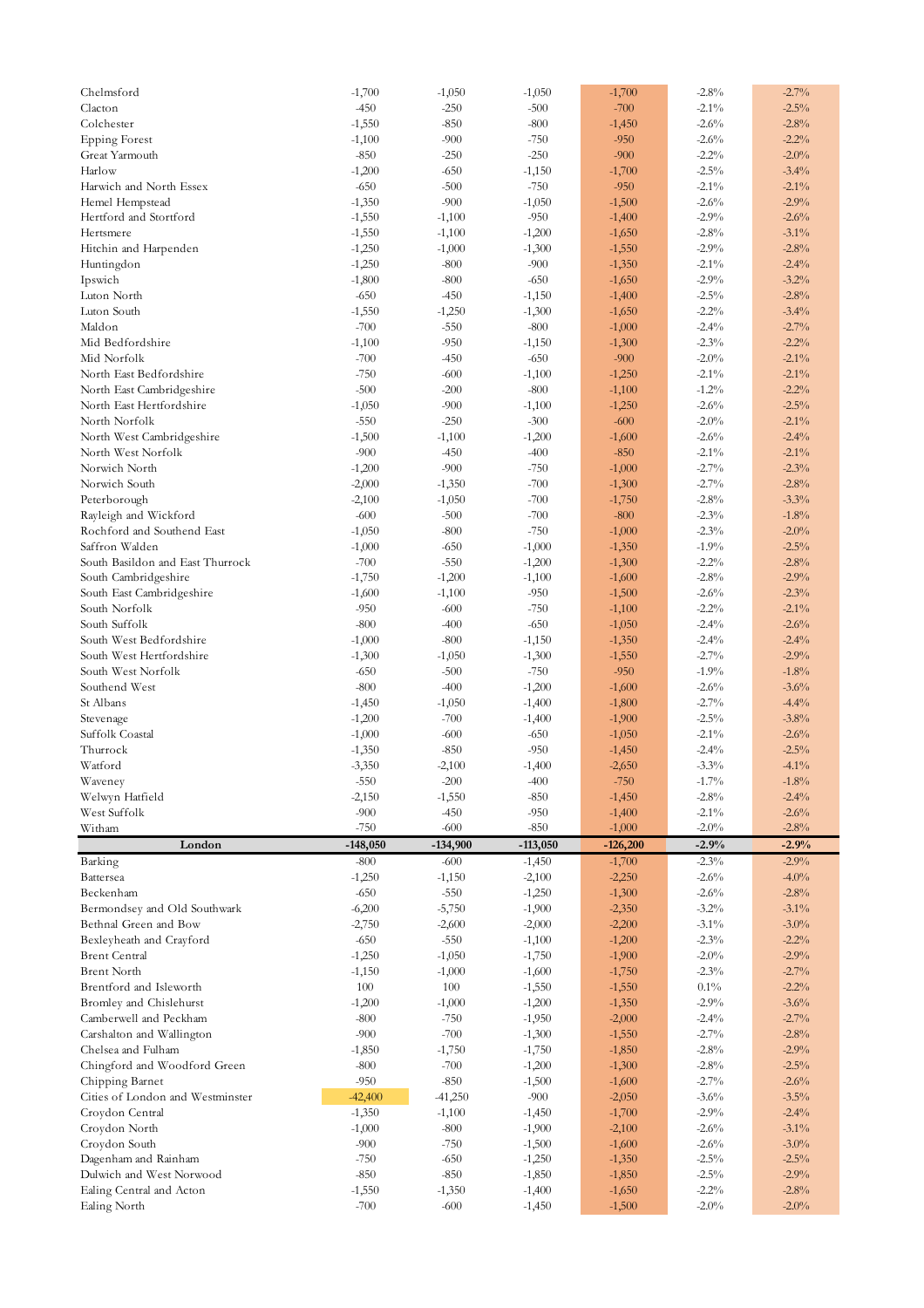| Ealing, Southall                  | $-450$     | $-400$    | $-1,200$  | $-1,250$   | $-1.7\%$ | $-3.5%$  |
|-----------------------------------|------------|-----------|-----------|------------|----------|----------|
| East Ham                          | $-800$     | $-700$    | $-1,700$  | $-1,850$   | $-2.3%$  | $-2.9%$  |
| Edmonton                          | $-800$     | $-650$    | $-1,400$  | $-1,500$   | $-2.3%$  | $-3.5%$  |
| Eltham                            | $-450$     | $-400$    | $-1,200$  | $-1,250$   | $-2.5\%$ | $-3.1\%$ |
| Enfield North                     | $-950$     | $-800$    | $-1,200$  | $-1,350$   | $-2.4%$  | $-2.5%$  |
| Enfield, Southgate                | $-800$     | $-650$    | $-1,200$  | $-1,300$   | $-2.8%$  | $-2.5%$  |
| Erith and Thamesmead              | $-650$     | $-550$    | $-1,500$  | $-1,600$   | $-2.2%$  | $-2.9%$  |
| Feltham and Heston                | $-1,400$   | $-1,200$  | $-1,300$  | $-1,500$   | $-2.5\%$ | $-2.2%$  |
| Finchley and Golders Green        | $-1,300$   | $-1,150$  | $-1,600$  | $-1,800$   | $-2.9\%$ | $-3.3%$  |
| Greenwich and Woolwich            | $-1,150$   | $-950$    | $-1,550$  | $-1,750$   | $-2.3%$  | $-2.6%$  |
| Hackney North and Stoke Newington | $-750$     | $-650$    | $-2,000$  | $-2,050$   | $-2.6%$  | $-2.9%$  |
| Hackney South and Shoreditch      | $-2,900$   | $-2,550$  | $-1,700$  | $-2,050$   | $-3.0\%$ | $-3.2%$  |
| Hammersmith                       | $-2,950$   | $-2,700$  | $-1,800$  | $-2,100$   | $-2.8\%$ | $-3.6%$  |
| Hampstead and Kilburn             | $-1,300$   | $-1,250$  | $-2,000$  | $-2,050$   | $-2.7%$  | $-2.6%$  |
| Harrow East                       | $-650$     | $-500$    | $-1,450$  | $-1,550$   | $-2.5\%$ | $-3.4%$  |
| Harrow West                       | $-1,150$   | $-900$    | $-1,400$  | $-1,600$   | $-2.8%$  | $-3.1\%$ |
| Hayes and Harlington              | $-1,200$   | $-1,050$  | $-1,250$  | $-1,400$   | $-1.3%$  | $-2.4%$  |
| Hendon                            | $-1,200$   | $-1,050$  | $-1,750$  | $-1,900$   | $-2.4%$  | $-3.2%$  |
| Holborn and St Pancras            | $-10,050$  | $-9,450$  | $-1,750$  | $-2,350$   | $-3.1\%$ | $-3.5%$  |
| Hornchurch and Upminster          | $-750$     | $-600$    | $-1,200$  | $-1,350$   | $-2.6%$  | $-2.4%$  |
|                                   |            |           |           |            |          |          |
| Hornsey and Wood Green            | $-950$     | $-800$    | $-1,750$  | $-1,900$   | $-2.6%$  | $-2.3%$  |
| Ilford North                      | $-650$     | $-550$    | $-1,250$  | $-1,300$   | $-2.5\%$ | $-2.3%$  |
| <b>Ilford South</b>               | $-1,050$   | $-850$    | $-1,550$  | $-1,750$   | $-2.7\%$ | $-3.2%$  |
| Islington North                   | $-800$     | $-750$    | $-1,850$  | $-1,900$   | $-2.4%$  | $-3.4%$  |
| Islington South and Finsbury      | $-6,700$   | $-6,300$  | $-1,650$  | $-2,050$   | $-3.4%$  | $-3.1\%$ |
| Kensington                        | $-2,350$   | $-2,150$  | $-1,700$  | $-1,900$   | $-2.4%$  | $-3.7%$  |
| Kingston and Surbiton             | $-1,800$   | $-1,250$  | $-1,550$  | $-2,100$   | $-2.7\%$ | $-3.4%$  |
| Lewisham East                     | $-600$     | $-500$    | $-1,500$  | $-1,600$   | $-2.4%$  | $-3.1\%$ |
| Lewisham West and Penge           | $-600$     | $-550$    | $-1,650$  | $-1,750$   | $-2.7\%$ | $-3.1\%$ |
| Lewisham, Deptford                | $-850$     | $-700$    | $-1,800$  | $-1,950$   | $-2.6%$  | $-2.6%$  |
| Leyton and Wanstead               | $-600$     | $-550$    | $-1,500$  | $-1,600$   | $-2.3%$  | $-2.9%$  |
| Mitcham and Morden                | $-500$     | $-450$    | $-1,700$  | $-1,800$   | $-2.4%$  | $-3.7%$  |
| Old Bexley and Sidcup             | $-700$     | $-600$    | $-1,000$  | $-1,150$   | $-2.6%$  | $-2.8%$  |
| Orpington                         | $-800$     | $-700$    | $-1,150$  | $-1,250$   | $-2.6%$  | $-2.6%$  |
| Poplar and Limehouse              | $-7,950$   | $-7,400$  | $-1,800$  | $-2,350$   | $-4.2%$  | $-2.9%$  |
| Putney                            | $-850$     | $-800$    | $-1,700$  | $-1,750$   | $-2.7\%$ | $-2.7%$  |
| Richmond Park                     | $-1,400$   | $-1,200$  | $-1,600$  | $-1,750$   | $-2.7\%$ | $-2.6%$  |
| Romford                           | $-1,100$   | $-900$    | $-1,100$  | $-1,300$   | $-2.6%$  | $-2.8%$  |
| Ruislip, Northwood and Pinner     | $-800$     | $-750$    | $-1,000$  | $-1,050$   | $-2.5\%$ | $-2.5%$  |
| Streatham                         | $-650$     | $-600$    | $-2,200$  | $-2,250$   | $-2.7\%$ | $-2.8%$  |
| Sutton and Cheam                  | $-1,100$   | $-850$    | $-1,250$  | $-1,500$   | $-2.8\%$ | $-3.0\%$ |
| Tooting                           | $-950$     | $-900$    | $-1,950$  | $-2,050$   | $-2.4%$  | $-3.1\%$ |
| Tottenham                         | $-800$     | $-700$    | $-1,950$  | $-2,050$   | $-2.4%$  | $-3.3%$  |
| Twickenham                        | $-1,300$   | $-1,050$  | $-1,400$  | $-1,650$   | $-2.7\%$ | $-2.8%$  |
| Uxbridge and South Ruislip        | $-2,050$   |           |           | $-1,250$   | $-2.8\%$ | $-1.9%$  |
| Vauxhall                          |            | $-1,800$  | $-1,000$  |            |          |          |
|                                   | $-2,550$   | $-2,350$  | $-2,100$  | $-2,350$   | $-2.7\%$ | $-3.1\%$ |
| Walthamstow                       | $-650$     | $-550$    | $-1,650$  | $-1,800$   | $-2.4%$  | $-2.9%$  |
| West Ham                          | $-1,650$   | $-1,350$  | $-1,900$  | $-2,200$   | $-2.4%$  | $-2.1\%$ |
| Westminster North                 | $-1,050$   | $-1,000$  | $-1,950$  | $-2,000$   | $-2.6%$  | $-3.1\%$ |
| Wimbledon                         | $-1,750$   | $-1,500$  | $-1,350$  | $-1,600$   | $-2.9%$  | $-2.7\%$ |
| South East                        | $-109,550$ | $-73,550$ | $-81,150$ | $-117,200$ | $-2.6%$  | $-2.7%$  |
| Aldershot                         | $-1,550$   | $-950$    | $-1,400$  | $-2,000$   | $-2.8\%$ | $-3.6%$  |
| Arundel and South Downs           | $-750$     | $-650$    | $-1,000$  | $-1,100$   | $-2.2%$  | $-2.3%$  |
| Ashford                           | $-1,350$   | $-600$    | $-550$    | $-1,300$   | $-2.4%$  | $-2.4%$  |
| Aylesbury                         | $-1,400$   | $-1,100$  | $-1,400$  | $-1,700$   | $-2.7\%$ | $-3.0\%$ |
| Banbury                           | $-1,550$   | $-850$    | $-950$    | $-1,700$   | $-2.4%$  | $-2.8%$  |
| Basingstoke                       | $-1,850$   | $-1,250$  | $-950$    | $-1,550$   | $-2.8%$  | $-2.7\%$ |
| Beaconsfield                      | $-1,600$   | $-1,350$  | $-950$    | $-1,200$   | $-2.7\%$ | $-2.6%$  |
| Bexhill and Battle                | $-700$     | $-600$    | $-550$    | $-650$     | $-2.4%$  | $-1.8\%$ |
| Bognor Regis and Littlehampton    | $-750$     | $-400$    | $-700$    | $-1,100$   | $-2.4%$  | $-2.4%$  |
| Bracknell                         | $-1,650$   | $-1,250$  | $-1,400$  | $-1,800$   | $-3.0\%$ | $-3.2%$  |
| Brighton, Kemptown                | $-850$     | $-650$    | $-1,100$  | $-1,250$   | $-2.4%$  | $-3.5%$  |
| Brighton, Pavilion                | $-2,000$   | $-1,400$  | $-1,050$  | $-1,600$   | $-2.9%$  | $-2.4%$  |
| Buckingham                        | $-850$     | $-500$    | $-1,200$  | $-1,550$   | $-2.4%$  | $-2.8%$  |
| Canterbury                        | $-1,350$   | $-700$    | $-500$    | $-1,200$   | $-2.5\%$ | $-2.6%$  |
| Chatham and Aylesford             | $-650$     | $-500$    | $-1,100$  | $-1,250$   | $-2.1\%$ | $-2.4%$  |
| Chesham and Amersham              | $-1,000$   | $-550$    | $-900$    | $-1,350$   | $-2.8%$  | $-3.0\%$ |
|                                   |            |           | $-550$    | $-1,000$   | $-1.9%$  | $-2.1\%$ |
| Chichester                        | $-1,100$   | $-650$    |           |            |          |          |
| Crawley                           | $-1,550$   | $-900$    | $-700$    | $-1,300$   | $-1.6%$  | $-2.2%$  |
| Dartford                          | $-1,750$   | $-1,250$  | $-1,200$  | $-1,700$   | $-2.6%$  | $-2.7\%$ |
| Dover                             | $-400$     | $-250$    | $-450$    | $-600$     | $-1.4%$  | $-1.3%$  |
| East Hampshire                    | $-1,100$   | $-550$    | $-950$    | $-1,450$   | $-2.7\%$ | $-3.5\%$ |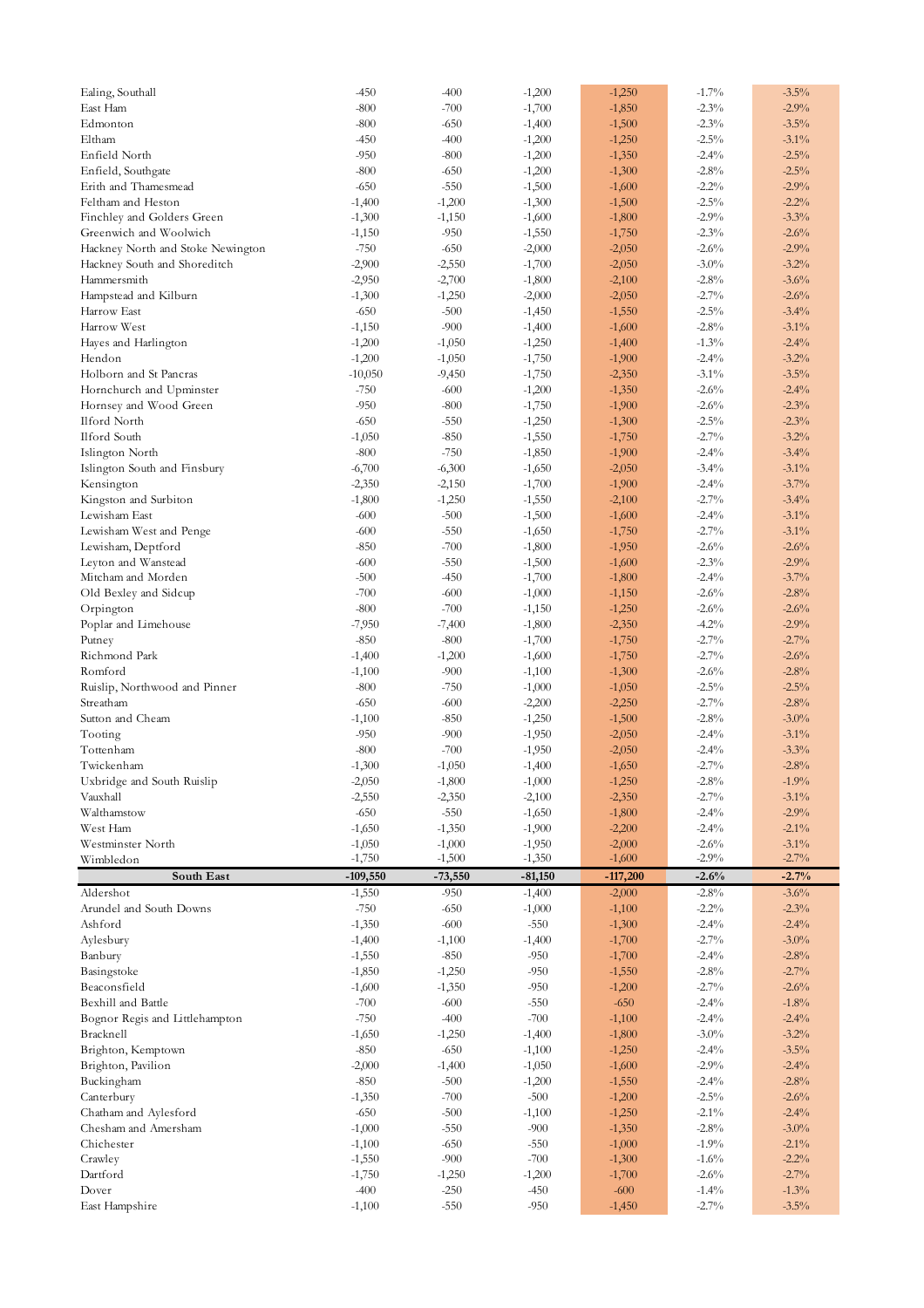| <b>East Surrey</b>                          | $-1,000$         | $-650$             | $-950$               | $-1,300$             | $-2.4%$             | $-2.1\%$            |
|---------------------------------------------|------------------|--------------------|----------------------|----------------------|---------------------|---------------------|
| East Worthing and Shoreham                  | $-1,050$         | $-650$             | $-800$               | $-1,200$             | $-3.1\%$            | $-2.4%$             |
| Eastbourne                                  | $-950$           | $-350$             | $-650$               | $-1,250$             | $-2.5\%$            | $-2.6%$             |
| Eastleigh                                   | $-1,350$         | $-850$             | $-1,150$             | $-1,650$             | $-2.5\%$            | $-3.3%$             |
| Epsom and Ewell                             | $-1,100$         | $-800$             | $-1,350$             | $-1,650$             | $-2.8%$             | $-3.1\%$            |
| Esher and Walton                            | $-1,200$         | $-850$             | $-1,250$             | $-1,600$             | $-2.8%$             | $-3.5%$             |
| Fareham                                     |                  | $-850$             | $-750$               |                      | $-2.7%$             | $-2.2%$             |
|                                             | $-1,250$         |                    |                      | $-1,150$             |                     |                     |
| Faversham and Mid Kent                      | $-850$           | $-650$             | $-1,050$             | $-1,250$             | $-2.3\%$            | $-2.8%$             |
| Folkestone and Hythe                        | $-1,000$         | $-400$             | $-650$               | $-1,250$             | $-2.5\%$            | $-2.5%$             |
| Gillingham and Rainham                      | $-750$           | $-550$             | $-1,200$             | $-1,400$             | $-2.5\%$            | $-2.8%$             |
| Gosport                                     | $-500$           | $-250$             | $-950$               | $-1,200$             | $-2.0\%$            | $-2.6%$             |
| Gravesham                                   | $-750$           | $-350$             | $-950$               | $-1,350$             | $-2.4%$             | $-3.1\%$            |
| Guildford                                   | $-2,100$         | $-1,650$           | $-1,250$             | $-1,700$             | $-2.8%$             | $-3.2%$             |
| Hastings and Rye                            | $-850$           | $-200$             | $-700$               | $-1,300$             | $-2.2%$             | $-3.0\%$            |
| Havant                                      | $-1,000$         | $-500$             | $-800$               | $-1,300$             | $-2.8%$             | $-3.2%$             |
| Henley                                      | $-1,400$         | $-900$             | $-1,300$             | $-1,800$             | $-2.9%$             | $-4.5%$             |
| Horsham                                     | $-1,200$         | $-800$             | $-1,100$             | $-1,500$             | $-2.6%$             | $-3.0\%$            |
|                                             |                  |                    |                      |                      |                     |                     |
| Hove                                        | $-1,100$         | $-850$             | $-1,050$             | $-1,350$             | $-2.8%$             | $-2.5%$             |
| Isle of Wight                               | $-1,150$         | $-50$              | $-150$               | $-1,250$             | $-2.3%$             | $-2.2%$             |
| Lewes                                       | $-900$           | $-600$             | $-750$               | $-1,050$             | $-2.3%$             | $-2.3%$             |
| Maidenhead                                  | $-1,700$         | $-1,400$           | $-1,350$             | $-1,700$             | $-2.8%$             | $-3.5%$             |
| Maidstone and The Weald                     | $-1,400$         | $-1,050$           | $-1,150$             | $-1,500$             | $-2.6%$             | $-3.0\%$            |
| Meon Valley                                 | $-1,300$         | $-1,100$           | $-750$               | $-950$               | $-2.7%$             | $-2.1\%$            |
| Mid Sussex                                  | $-1,300$         | $-750$             | $-950$               | $-1,500$             | $-2.8%$             | $-2.9%$             |
| Milton Keynes North                         | $-2,900$         | $-1,950$           | $-1,150$             | $-2,050$             | $-3.0\%$            | $-3.2%$             |
| Milton Keynes South                         | $-2,050$         | $-1,400$           | $-1,400$             | $-2,100$             | $-2.4%$             | $-3.3%$             |
| Mole Valley                                 | $-1,550$         | $-1,250$           | $-1,000$             | $-1,300$             | $-3.0\%$            | $-3.2%$             |
| New Forest East                             | $-900$           | $-600$             | $-750$               | $-1,050$             | $-2.6%$             | $-2.1\%$            |
|                                             |                  |                    |                      |                      |                     |                     |
| New Forest West                             | $-800$           | $-600$             | $-650$               | $-900$               | $-2.4%$             | $-2.9%$             |
| Newbury                                     | $-1,700$         | $-1,250$           | $-900$               | $-1,300$             | $-2.3\%$            | $-2.4%$             |
| North East Hampshire                        | $-1,050$         | $-850$             | $-1,250$             | $-1,450$             | $-2.8%$             | $-2.9%$             |
| North Thanet                                | $-650$           | $-350$             | $-800$               | $-1,100$             | $-2.5\%$            | $-2.4%$             |
| North West Hampshire                        | $-1,050$         | $-850$             | $-1,100$             | $-1,300$             | $-2.5\%$            | $-2.1\%$            |
| Oxford East                                 | $-2,700$         | $-1,500$           | $-650$               | $-1,850$             | $-2.6%$             | $-2.7%$             |
| Oxford West and Abingdon                    | $-1,500$         | $-1,200$           | $-1,100$             | $-1,350$             | $-2.7\%$            | $-2.9%$             |
| Portsmouth North                            | $-1,650$         | $-1,250$           | $-600$               | $-1,050$             | $-2.7%$             | $-2.0\%$            |
| Portsmouth South                            | $-950$           | $-650$             | $-1,000$             | $-1,300$             | $-2.1\%$            | $-2.6%$             |
| Reading East                                | $-2,650$         | $-1,850$           | $-1,500$             | $-2,300$             | $-3.0\%$            | $-3.8%$             |
|                                             |                  |                    |                      |                      | $-2.9%$             | $-3.3%$             |
| Reading West                                | $-1,450$         | $-1,200$           | $-1,350$             | $-1,650$             |                     |                     |
| Reigate                                     | $-1,850$         | $-1,200$           | $-1,200$             | $-1,800$             | $-3.1\%$            | $-3.5%$             |
| Rochester and Strood                        | $-1,400$         | $-900$             | $-1,100$             | $-1,550$             | $-2.6%$             | $-3.1\%$            |
| Romsey and Southampton North                | $-800$           | $-500$             | $-750$               | $-1,050$             | $-2.5\%$            | $-2.7%$             |
| Runnymede and Weybridge                     | $-2,350$         | $-1,750$           | $-950$               | $-1,550$             | $-2.7\%$            | $-2.7%$             |
| Sevenoaks                                   | $-1,150$         | $-850$             | $-850$               | $-1,100$             | $-2.6%$             | $-3.6%$             |
| Sittingbourne and Sheppey                   | $-900$           | $-450$             | $-700$               | $-1,200$             | $-2.2\%$            | $-2.3%$             |
| Slough                                      | $-2,200$         | $-1,400$           | $-1,150$             | $-1,950$             | $-3.0\%$            | $-2.8%$             |
| South Thanet                                | $-750$           | $-550$             | $-500$               | $-750$               | $-2.3%$             | $-1.9%$             |
| South West Surrey                           | $-1,350$         | $-950$             | $-850$               | $-1,250$             | $-2.8%$             | $-2.5%$             |
| Southampton, Itchen                         | $-1,100$         | $-800$             | $-1,050$             | $-1,350$             | $-2.2%$             | $-2.4%$             |
|                                             |                  |                    |                      |                      |                     |                     |
| Southampton, Test                           | $-1,550$         | $-1,100$           | $-1,000$             | $-1,450$             | $-2.5\%$            | $-2.9%$             |
| Spelthorne                                  | $-1,000$         | $-650$             | $-1,000$             | $-1,350$             | $-2.4%$             | $-2.7%$             |
| Surrey Heath                                | $-1,550$         | $-1,100$           | $-1,050$             | $-1,500$             | $-2.8%$             | $-2.5%$             |
| Tonbridge and Malling                       | $-1,200$         | $-1,000$           | $-950$               | $-1,150$             | $-2.7\%$            | $-2.3%$             |
| Tunbridge Wells                             | $-1,400$         | $-850$             | $-750$               | $-1,300$             | $-2.8%$             | $-2.5%$             |
| Wantage                                     | $-1,650$         | $-1,200$           | $-1,050$             | $-1,450$             | $-3.0\%$            | $-2.2%$             |
| Wealden                                     | $-900$           | $-600$             | $-800$               | $-1,100$             | $-2.4%$             | $-2.4\%$            |
| Winchester                                  |                  |                    |                      |                      |                     |                     |
|                                             |                  |                    |                      |                      |                     |                     |
|                                             | $-1,650$         | $-1,350$           | $-650$               | $-950$               | $-2.6%$             | $-1.8%$             |
| Windsor                                     | $-1,650$         | $-1,350$           | $-1,450$             | $-1,800$             | $-2.6%$             | $-3.4%$             |
| Witney                                      | $-1,100$         | $-350$             | $-750$               | $-1,500$             | $-2.4%$             | $-2.7%$             |
| Woking                                      | $-1,500$         | $-1,000$           | $-1,550$             | $-2,100$             | $-2.9%$             | $-3.8%$             |
| Wokingham                                   | $-1,550$         | $-1,350$           | $-1,250$             | $-1,450$             | $-2.7\%$            | $-2.6%$             |
| Worthing West                               | $-1,100$         | $-650$             | $-900$               | $-1,300$             | $-2.6%$             | $-3.7%$             |
| Wycombe                                     | $-1,400$         | $-950$             | $-1,000$             | $-1,450$             | $-2.5\%$            | $-2.5%$             |
| South West                                  | $-58,200$        | $-38,450$          | $-39,350$            | $-59,100$            | $-2.3%$             | $-2.3%$             |
| Bath                                        | $-1,450$         | $-1,000$           | $-600$               | $-1,100$             | $-2.6%$             | $-2.4%$             |
| Bournemouth East                            | $-1,100$         | $-700$             | $-1,000$             | $-1,350$             | $-2.8%$             | $-2.3%$             |
| Bournemouth West                            | $-1,750$         | $-1,250$           | $-950$               | $-1,400$             | $-2.9%$             | $-3.0\%$            |
| Bridgwater and West Somerset                | $-600$           | $-300$             | $-450$               | $-750$               | $-1.5\%$            | $-1.6%$             |
|                                             |                  |                    |                      |                      |                     |                     |
| <b>Bristol</b> East                         | $-600$           | $-550$             | $-1,200$             | $-1,300$             | $-2.1\%$            | $-2.4\%$            |
| <b>Bristol North West</b>                   | $-1,100$         | $-950$             | $-1,150$             | $-1,300$             | $-2.3%$             | $-2.5%$             |
| <b>Bristol</b> South<br><b>Bristol</b> West | $-850$<br>-4,600 | $-700$<br>$-3,700$ | $-1,300$<br>$-1,100$ | $-1,450$<br>$-2,050$ | $-2.3%$<br>$-3.0\%$ | $-2.7\%$<br>$-2.8%$ |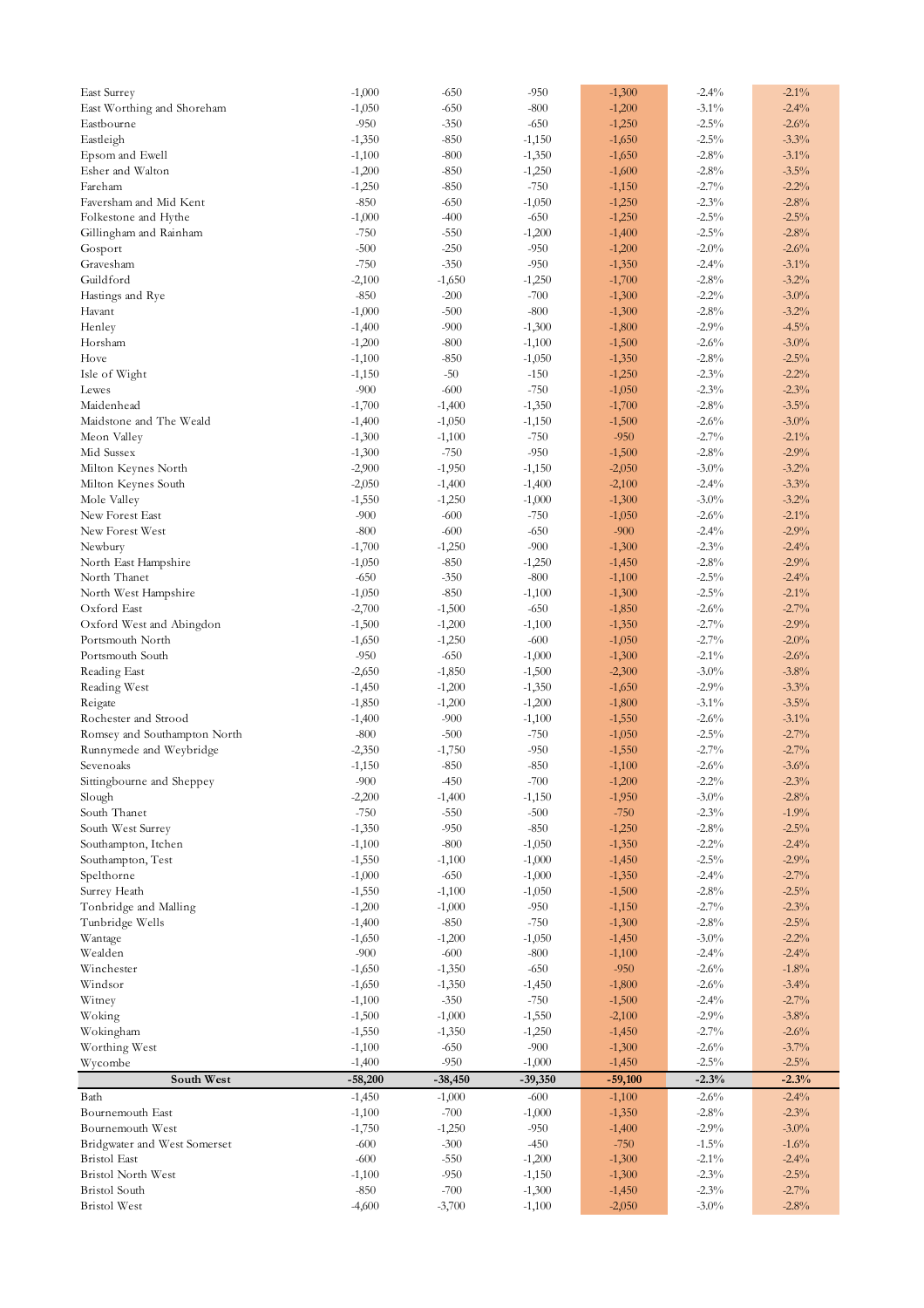| Camborne and Redruth                    | $-600$           | $-500$    | $-600$    | $-700$   | $-1.8%$              | $-2.1\%$ |
|-----------------------------------------|------------------|-----------|-----------|----------|----------------------|----------|
| Central Devon                           | $-450$           | $-350$    | $-650$    | $-750$   | $-1.4%$              | $-1.9%$  |
| Cheltenham                              | $-1,500$         | $-700$    | $-650$    | $-1,450$ | $-2.8%$              | $-2.8%$  |
| Chippenham                              | $-1,000$         | $-850$    | $-1,050$  | $-1,200$ | $-2.2%$              | $-2.6%$  |
| Christchurch                            | $-850$           | $-550$    | $-700$    | $-950$   | $-2.3%$              | $-2.8%$  |
| Devizes                                 | $-650$           | $-550$    | $-1,150$  | $-1,250$ | $-2.1\%$             | $-2.4%$  |
| East Devon                              | $-1,100$         | $-600$    | $-500$    | $-950$   | $-2.1\%$             | $-2.1\%$ |
| Exeter                                  | $-1,900$         | $-950$    | $-350$    | $-1,300$ | $-2.6%$              | $-2.7%$  |
|                                         |                  |           |           |          |                      |          |
| Filton and Bradley Stoke                | $-2,400$         | $-1,950$  | $-1,000$  | $-1,450$ | $-2.9\%$             | $-3.1\%$ |
| Forest of Dean                          | $-450$           | $-150$    | $-500$    | $-800$   | $-1.7%$              | $-2.1\%$ |
| Gloucester                              | $-1,600$         | $-750$    | $-750$    | $-1,600$ | $-2.5\%$             | $-2.5%$  |
| Kingswood                               | $-700$           | $-600$    | $-1,150$  | $-1,250$ | $-2.6%$              | $-3.0\%$ |
| Mid Dorset and North Poole              | $-700$           | $-600$    | $-400$    | $-500$   | $-2.5\%$             | $-1.3%$  |
| Newton Abbot                            | $-750$           | $-350$    | $-500$    | $-900$   | $-2.3%$              | $-2.4%$  |
| North Cornwall                          | $-550$           | $-500$    | $-600$    | $-700$   | $-1.5\%$             | $-1.8%$  |
| North Devon                             | $-1,000$         | $-200$    | $-100$    | $-900$   | $-2.3%$              | $-2.3%$  |
| North Dorset                            | $-650$           | $-300$    | $-600$    | $-950$   | $-1.9%$              | $-2.2%$  |
| North East Somerset                     | $-600$           | $-450$    | $-750$    | $-950$   | $-2.1\%$             | $-2.2%$  |
| North Somerset                          | $-850$           | $-600$    | $-800$    | $-1,100$ | $-2.0\%$             | $-2.0\%$ |
|                                         |                  |           |           |          |                      |          |
| North Swindon                           | $-1,450$         | $-900$    | $-1,200$  | $-1,750$ | $-2.8%$              | $-2.9%$  |
| North Wiltshire                         | $-850$           | $-750$    | $-1,000$  | $-1,150$ | $-2.4%$              | $-2.5%$  |
| Plymouth, Moor View                     | $-850$           | $-600$    | $-650$    | $-900$   | $-2.3%$              | $-2.1\%$ |
| Plymouth, Sutton and Devonport          | $-1,250$         | $-700$    | $-750$    | $-1,300$ | $-2.1\%$             | $-2.5%$  |
| Poole                                   | $-1,250$         | $-800$    | $-850$    | $-1,300$ | $-2.2%$              | $-2.9%$  |
| Salisbury                               | $-1,350$         | $-1,150$  | $-950$    | $-1,150$ | $-2.7\%$             | $-2.6%$  |
| Somerton and Frome                      | $-550$           | $-400$    | $-800$    | $-950$   | $-1.4%$              | $-2.2%$  |
| South Dorset                            | $-600$           | $-250$    | $-650$    | $-1,000$ | $-2.0\%$             | $-3.0%$  |
| South East Cornwall                     | $-450$           | $-400$    | $-600$    | $-700$   | $-1.7%$              | $-1.6%$  |
| South Swindon                           | $-2,150$         | $-1,350$  | $-950$    | $-1,750$ | $-3.2\%$             | $-3.4%$  |
| South West Devon                        | $-700$           | $-550$    | $-350$    | $-500$   | $-2.3%$              | $-1.1\%$ |
|                                         |                  |           |           |          |                      |          |
| South West Wiltshire                    | $-1,400$         | $-1,200$  | $-1,000$  | $-1,200$ | $-2.7%$              | $-2.7%$  |
| St Austell and Newquay                  | $-750$           | $-650$    | $-700$    | $-800$   | $-1.9%$              | $-1.8%$  |
| St Ives                                 | $-550$           | $-500$    | $-600$    | $-650$   | $-1.8%$              | $-1.6%$  |
| Stroud                                  | $-900$           | $-350$    | $-650$    | $-1,200$ | $-2.0\%$             | $-2.2%$  |
| Taunton Deane                           | $-1,400$         | $-450$    | $-250$    | $-1,200$ | $-2.5\%$             | $-2.3%$  |
| Tewkesbury                              | $-1,450$         | $-1,000$  | $-600$    | $-1,050$ | $-2.7%$              | $-2.1\%$ |
| The Cotswolds                           | $-1,100$         | $-550$    | $-500$    | $-1,050$ | $-2.3%$              | $-2.1\%$ |
| Thornbury and Yate                      | $-950$           | $-800$    | $-1,000$  | $-1,150$ | $-2.5%$              | $-2.4%$  |
| Tiverton and Honiton                    | $-700$           | $-450$    | $-700$    | $-900$   | $-2.0\%$             | $-2.0%$  |
| Torbay                                  | $-900$           | $-200$    | $-400$    | $-1,050$ | $-2.3%$              | $-2.5%$  |
| Torridge and West Devon                 | $-500$           | $-150$    | $-350$    | $-700$   | $-1.7\%$             | $-1.7%$  |
| Totnes                                  | $-600$           | $-450$    | $-300$    | $-450$   | $-1.9%$              | $-1.4%$  |
| Truro and Falmouth                      |                  |           |           | $-750$   |                      |          |
|                                         | $-1,200$         | $-1,000$  | $-550$    |          | $-2.3%$              | $-1.8\%$ |
| Wells                                   | $-900$           | $-500$    | $-750$    | $-1,100$ | $-2.1\%$             | $-2.4%$  |
| West Dorset                             | $-1,000$         | $-500$    | $-300$    | $-800$   | $-2.0\%$             | $-2.1\%$ |
| Weston-Super-Mare                       | $-850$           | $-550$    | $-900$    | $-1,200$ | $-2.1\%$             | $-2.8%$  |
| Yeovil                                  | $-1,200$         | $-600$    | $-450$    | $-1,000$ | $-2.4%$              | $-2.0\%$ |
| Wales                                   | $-28,600$        | $-19,300$ | $-20,650$ | -29,950  | $-2.2%$              | $-2.2%$  |
| Aberavon                                | $-750$           | $-550$    | $-450$    | $-650$   | $-2.3\%$             | $-2.4\%$ |
| Aberconwy                               | $-500$           | $-250$    | $-350$    | $-600$   | $-1.9%$              | $-2.7%$  |
| Alyn and Deeside                        | $-1,000$         | $-650$    | $-700$    | $-1,050$ | $-2.2%$              | $-2.7\%$ |
| Arfon                                   | $-750$           | $-450$    | $-250$    | $-550$   | $-2.3%$              | $-2.0%$  |
| <b>Blaenau Gwent</b>                    | $-450$           | $-150$    | $-300$    | $-650$   | $-2.5\%$             | $-2.2%$  |
|                                         |                  |           |           |          |                      |          |
| Brecon and Radnorshire                  | $-500$           | $-300$    | $-350$    | $-550$   | $-1.9%$              | $-1.8\%$ |
| Bridgend                                | $-1,050$         | $-650$    | $-450$    | $-850$   | $-2.4%$              | $-2.2%$  |
| Caerphilly                              | $-700$           | $-500$    | $-600$    | $-800$   | $-2.3%$              | $-2.2%$  |
| Cardiff Central                         | $-2,000$         | $-1,650$  | $-850$    | $-1,200$ | $-2.9%$              | $-4.0%$  |
| Cardiff North                           | $-1,250$         | $-1,050$  | $-800$    | $-1,000$ | $-2.5\%$             | $-2.0\%$ |
| Cardiff South and Penarth               |                  |           |           |          |                      |          |
| Cardiff West                            | $-1,850$         | $-1,550$  | $-1,000$  | $-1,300$ | $-2.6%$              | $-2.7%$  |
| Carmarthen East and Dinefwr             |                  |           |           |          |                      |          |
|                                         | $-700$<br>$-350$ | $-600$    | $-900$    | $-1,000$ | $-2.5\%$<br>$-1.7\%$ | $-2.1\%$ |
|                                         |                  | $-250$    | $-450$    | $-550$   |                      | $-1.7%$  |
| Carmarthen West and South Pembrokeshire | $-750$           | $-600$    | $-450$    | $-600$   | $-1.9%$              | $-1.9%$  |
| Ceredigion                              | $-600$           | $-100$    | $-100$    | $-600$   | $-2.0\%$             | $-1.9%$  |
| Clwyd South                             | $-150$           | $-100$    | $-700$    | $-700$   | $-1.0\%$             | $-2.3%$  |
| Clwyd West                              | $-550$           | $-400$    | $-450$    | $-650$   | $-2.1\%$             | $-1.9%$  |
| Cynon Valley                            | $-400$           | $-300$    | $-550$    | $-650$   | $-2.4%$              | $-3.1\%$ |
| Delyn                                   | $-700$           | $-500$    | $-650$    | $-850$   | $-2.5\%$             | $-2.8%$  |
| Dwyfor Meirionnydd                      | $-350$           | $-250$    | $-350$    | $-450$   | $-1.6%$              | $-1.7%$  |
| Gower                                   | $-400$           | $-300$    | $-650$    | $-700$   | $-2.1\%$             | $-2.2%$  |
| Islwyn                                  | $-400$           | $-300$    | $-600$    | $-700$   | $-1.9%$              | $-2.0\%$ |
| Llanelli                                | $-600$           | $-400$    | $-450$    | $-650$   | $-2.0\%$             | $-2.0%$  |
| Merthyr Tydfil and Rhymney              | $-400$           | $-200$    | $-450$    | $-650$   | $-1.7\%$             | $-2.1\%$ |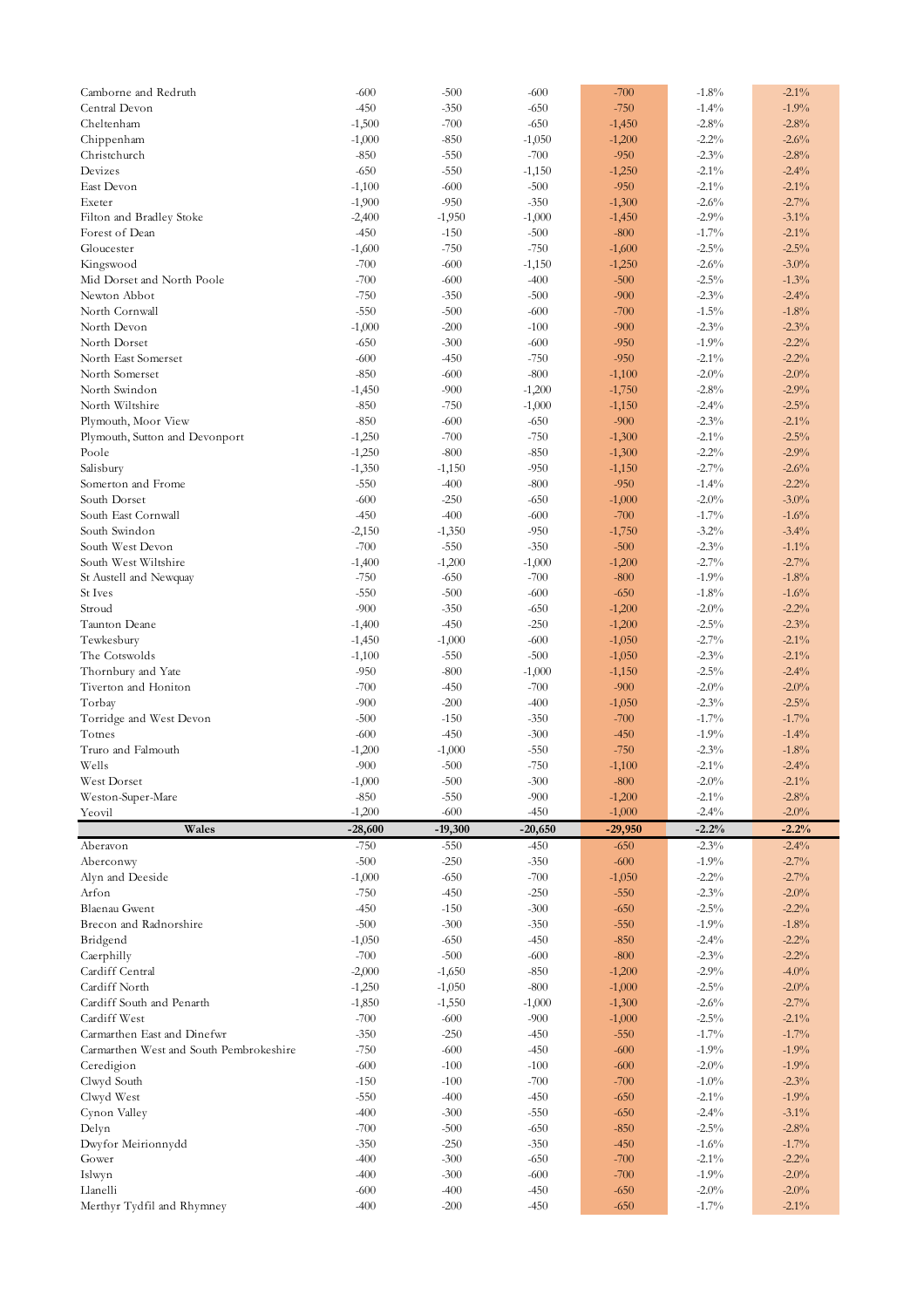| Monmouth                                    | $-700$    | $-400$         | $-450$         | $-750$    | $-1.9%$  | $-1.9%$  |
|---------------------------------------------|-----------|----------------|----------------|-----------|----------|----------|
| Montgomeryshire                             | $-450$    | $-300$         | $-350$         | $-500$    | $-1.9%$  | $-1.8%$  |
| Neath                                       | $-400$    | $-250$         | $-600$         | $-700$    | $-2.4%$  | $-2.2%$  |
| Newport East                                | $-600$    | $-450$         | $-700$         | $-800$    | $-2.1\%$ | $-2.4%$  |
| Newport West                                | $-1,250$  | $-900$         | $-500$         | $-900$    | $-2.4%$  | $-2.3%$  |
| Ogmore                                      | $-500$    | $-350$         | $-650$         | $-800$    | $-2.5\%$ | $-2.5%$  |
| Pontypridd                                  | $-950$    | $-700$         | $-550$         | $-750$    | $-2.2%$  | $-1.7%$  |
| Preseli Pembrokeshire                       | $-550$    | $-200$         | $-300$         | $-650$    | $-2.1\%$ | $-1.9%$  |
| Rhondda                                     | $-250$    | $-200$         | $-600$         | $-650$    | $-1.9%$  | $-2.2%$  |
| Swansea East                                |           | $-900$         | $-550$         | $-800$    | $-2.5\%$ | $-2.2%$  |
| Swansea West                                | $-1,200$  |                |                |           |          |          |
|                                             | $-1,050$  | $-800$         | $-600$         | $-900$    | $-2.4%$  | $-2.4%$  |
| Torfaen                                     | $-750$    | $-300$         | $-450$         | $-850$    | $-2.4%$  | $-2.3%$  |
| Vale of Clwyd                               | $-700$    | $-450$         | $-250$         | $-500$    | $-2.3\%$ | $-1.7%$  |
| Vale of Glamorgan                           | $-750$    | $-450$         | $-750$         | $-1,050$  | $-2.5\%$ | $-2.5%$  |
| Wrexham                                     | $-1,000$  | $-550$         | $-350$         | $-800$    | $-2.4%$  | $-2.3%$  |
| Ynys Mon                                    | $-250$    | $-50$          | $-200$         | $-450$    | $-1.3%$  | $-1.6%$  |
| Scotland                                    | $-63,500$ | $-45,200$      | $-44,800$      | $-63,100$ | $-2.5%$  | $-2.5%$  |
| Aberdeen North                              | $-2,250$  | $-1,500$       | $-1,150$       | $-1,900$  | $-3.0\%$ | $-4.5%$  |
| Aberdeen South                              | $-2,550$  | $-1,800$       | $-950$         | $-1,700$  | $-4.0%$  | $-3.3%$  |
| Airdrie and Shotts                          | $-700$    | $-550$         | $-900$         | $-1,050$  | $-2.4%$  | $-2.4%$  |
| Angus                                       | $-700$    | $-450$         | $-300$         | $-500$    | $-2.3\%$ | $-1.2%$  |
| Argyll and Bute                             | $-750$    | $-150$         | $-150$         | $-750$    | $-1.9%$  | $-1.9%$  |
| Ayr, Carrick and Cumnock                    | $-850$    | $-600$         | $-600$         | $-850$    | $-2.4%$  | $-2.2%$  |
| Banff and Buchan                            | $-500$    | $-350$         | $-1,350$       | $-1,500$  | $-1.4%$  | $-4.4%$  |
| Berwickshire, Roxburgh and Selkirk          | $-1,050$  | $-250$         | $-300$         | $-1,100$  | $-2.8\%$ | $-2.7%$  |
| Caithness, Sutherland and Easter Ross       | $-500$    | $-400$         | $-450$         | $-600$    | $-2.0\%$ | $-2.3%$  |
| Central Ayrshire                            | $-700$    | $-450$         | $-600$         | $-800$    | $-1.9%$  | $-2.1\%$ |
| Coatbridge, Chryston and Bellshill          | $-1,050$  | $-850$         | $-950$         | $-1,150$  | $-2.3%$  | $-2.4%$  |
| Cumbernauld, Kilsyth and Kirkintilloch East | $-850$    | $-750$         | $-950$         | $-1,050$  | $-2.3%$  | $-2.6%$  |
| Dumfries and Galloway                       | $-600$    | $-250$         | $-250$         | $-650$    | $-1.7\%$ | $-1.6%$  |
|                                             |           |                |                |           |          |          |
| Dumfriesshire, Clydesdale and Tweeddale     | $-500$    | $-400$         | $-600$         | $-750$    | $-1.5\%$ | $-1.8%$  |
| Dundee East                                 | $-600$    | $-400$         | $-750$         | $-950$    | $-2.3%$  | $-2.7%$  |
| Dundee West                                 | $-1,400$  | $-800$         | $-600$         | $-1,250$  | $-2.5\%$ | $-2.9%$  |
| Dunfermline and West Fife                   | $-1,200$  | $-900$         | $-800$         | $-1,100$  | $-2.7\%$ | $-2.4%$  |
| East Dunbartonshire                         | $-500$    | $-350$         | $-750$         | $-950$    | $-2.5\%$ | $-2.4%$  |
| East Kilbride, Strathaven and Lesmahagow    | $-800$    | $-650$         | $-1,000$       | $-1,150$  | $-2.2%$  | $-2.5%$  |
| East Lothian                                | $-650$    | $-200$         | $-750$         | $-1,200$  | $-2.2%$  | $-2.6%$  |
| East Renfrewshire                           | $-550$    | $-300$         | $-950$         | $-1,200$  | $-2.5\%$ | $-2.7%$  |
| Edinburgh East                              | $-1,800$  | $-1,550$       | $-1,200$       | $-1,450$  | $-2.5\%$ | $-3.1\%$ |
| Edinburgh North and Leith                   | $-3,200$  | $-2,700$       | $-1,100$       | $-1,600$  | $-3.0\%$ | $-2.9%$  |
| Edinburgh South                             | $-700$    | $-650$         | $-1,100$       | $-1,150$  | $-2.5\%$ | $-2.3%$  |
| Edinburgh South West                        | $-2,200$  | $-1,900$       | $-1,100$       | $-1,400$  | $-3.3%$  | $-3.4%$  |
| Edinburgh West                              | $-1,550$  | $-1,350$       | $-1,000$       | $-1,200$  | $-2.8\%$ | $-2.3%$  |
| Falkirk                                     | $-1,050$  | $-550$         | $-750$         | $-1,250$  | $-2.2%$  | $-2.3%$  |
| Glasgow Central                             | $-6,950$  | $-6,350$       | $-650$         | $-1,250$  | $-3.1\%$ | $-3.6%$  |
| Glasgow East                                | $-700$    | $-650$         | $-950$         | $-1,000$  | $-2.0\%$ | $-2.8%$  |
| Glasgow North                               | $-700$    | $-650$         | $-900$         | $-950$    | $-2.5\%$ | $-2.3%$  |
| Glasgow North East                          | $-1,000$  | $-950$         | $-900$         | $-950$    | $-2.6%$  | $-2.9%$  |
| Glasgow North West                          | $-650$    | $-600$         | $-950$         | $-950$    | $-2.1\%$ | $-2.9%$  |
| Glasgow South                               | $-400$    | $-350$         | $-950$         | $-1,000$  | $-2.3%$  | $-1.9%$  |
| Glasgow South West                          | $-1,050$  | $-950$         | $-850$         | $-950$    | $-2.3%$  | $-1.9%$  |
| Glenrothes                                  | $-850$    | $-700$         | $-750$         | $-950$    | $-2.4%$  | $-2.5%$  |
| Gordon                                      | $-2,050$  | $-1,500$       | $-1,150$       | $-1,700$  | $-3.2%$  | $-2.6%$  |
| Inverclyde                                  | $-800$    | $-200$         | $-300$         | $-950$    | $-2.6%$  | $-2.7%$  |
|                                             |           | $-800$         | $-450$         | $-1,100$  | $-2.3%$  | $-2.0%$  |
| Inverness, Nairn, Badenoch and Strathspey   | $-1,400$  |                |                |           |          |          |
| Kilmarnock and Loudoun                      | $-900$    | $-450$         | $-550$         | $-1,050$  | $-2.5\%$ | $-2.7%$  |
| Kirkcaldy and Cowdenbeath                   | $-700$    | $-550$         | $-900$         | $-1,050$  | $-2.3%$  | $-2.1\%$ |
| Lanark and Hamilton East                    | $-900$    | $-750$         | $-900$         | $-1,100$  | $-2.0\%$ | $-2.2%$  |
| Linlithgow and East Falkirk                 | $-1,050$  | $-800$         | $-1,200$       | $-1,500$  | $-2.6%$  | $-2.6%$  |
| Livingston                                  | $-1,550$  | $-900$         | $-900$         | $-1,550$  | $-2.8\%$ | $-3.1\%$ |
| Midlothian                                  | $-700$    | $-350$         | $-750$         | $-1,100$  | $-2.2%$  | $-2.6%$  |
| Moray                                       | $-650$    | $-50$          | $-150$         | $-800$    | $-1.8\%$ | $-1.8%$  |
| Motherwell and Wishaw                       | $-650$    | $-500$         | $-1,000$       | $-1,150$  | $-2.5\%$ | $-2.7%$  |
| Na h-Eileanan An Iar                        | $-250$    | $\overline{0}$ | $\overline{0}$ | $-250$    | $-2.1\%$ | $-2.0%$  |
| North Ayrshire and Arran                    | $-500$    | $-200$         | $-650$         | $-900$    | $-2.1\%$ | $-2.6%$  |
| North East Fife                             | $-600$    | $-450$         | $-800$         | $-900$    | $-2.0\%$ | $-2.8%$  |
| Ochil and South Perthshire                  | $-650$    | $-300$         | $-850$         | $-1,150$  | $-2.0\%$ | $-2.5%$  |
| Orkney and Shetland                         | $-450$    | $\overline{0}$ | $\overline{0}$ | $-450$    | $-1.8%$  | $-1.9%$  |
| Paisley and Renfrewshire North              | $-1,550$  | $-1,150$       | $-750$         | $-1,150$  | $-2.9%$  | $-2.8%$  |
| Paisley and Renfrewshire South              | $-700$    | $-500$         | $-950$         | $-1,100$  | $-2.3%$  | $-2.7%$  |
| Perth and North Perthshire                  | $-900$    | $-550$         | $-350$         | $-750$    | $-1.9\%$ | $-1.7%$  |
| Ross, Skye and Lochaber                     | $-450$    | $-350$         | $-550$         | $-700$    | $-1.6\%$ | $-2.5%$  |